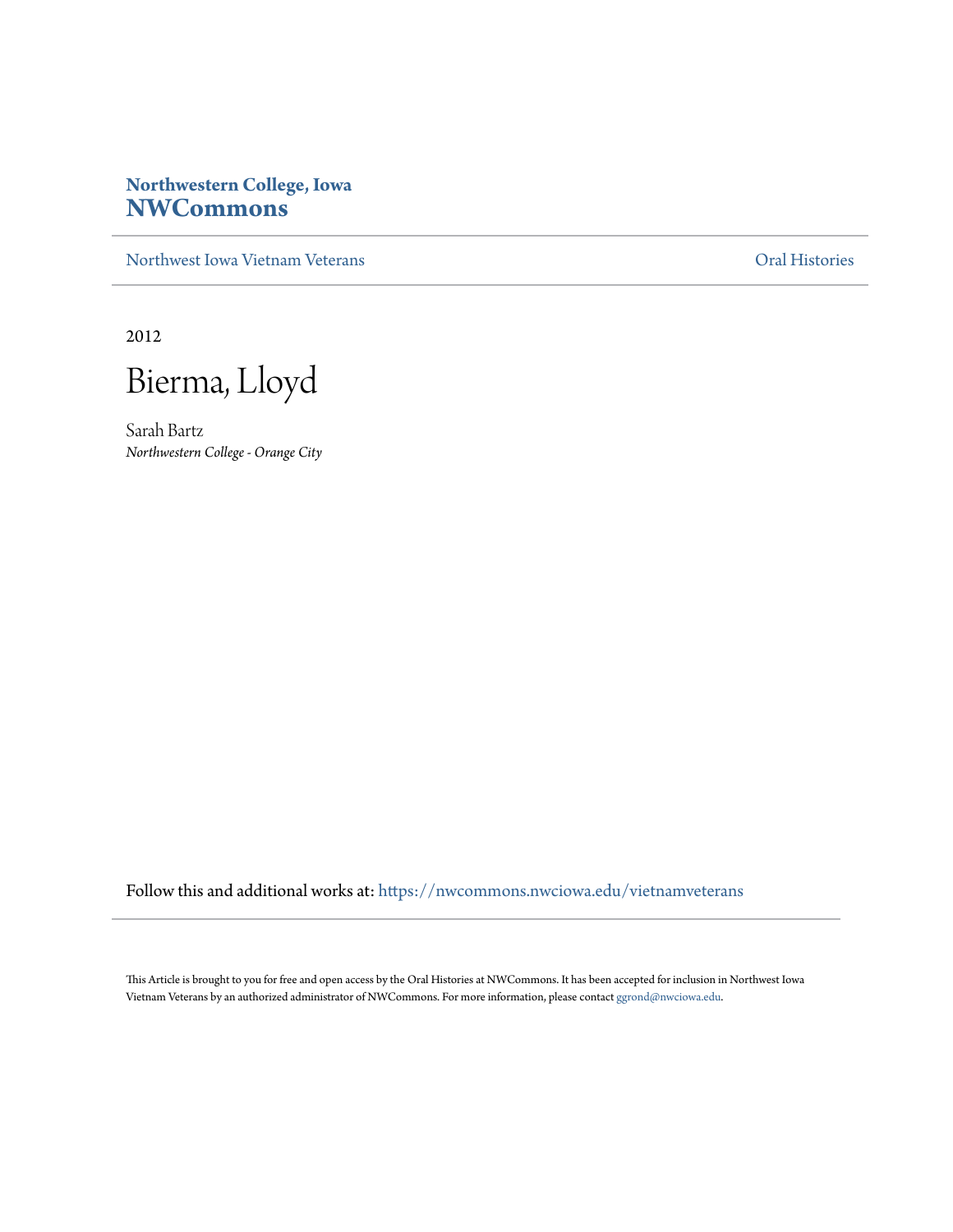Narrator's name: Lloyd Bierma Length of interview: 86:54 Date of interview: June 1, 2012 Place of interview: Bierma law office in Sioux Center, Iowa Interviewer's name: Sarah Bartz For: Northwestern College, History 351: America and the Vietnam War

- SB: So, Lloyd, can we start with kind of telling me about where you grew up and what growing up was like for you.
- LB: I was raised on a farm about a mile and a half from Sioux Center, and I was the oldest of eight children. And my parents were farmers. I lived there until I was 19 years old. I graduated from high school from Western Christian in Hull when I was just 17 by a week, and then I worked on a farm for a farmer for two years, and then I moved to Los Angeles when I was 19. I didn't really know anybody, didn't have a job, just moved out there and decided that I was going to do something different. My father had told me when I was 13, 14 years old – and I started working out already when I was 13 years old – that if I ever wanted to farm, I would have to figure out how to do it because there were too many kids in the family to afford a farm for me. So I had that understanding, and I never regretted that – that was just a fact of life, and that was certainly acceptable to me.

But anyway, I moved to Los Angeles and then I worked in a machine shop for about a year and a half. First I drove a truck for a while, delivering parts, and then I cut shrapnel for bombs and various other defense projects. And then I went into construction work and I worked on construction for a while – masonry construction – and then I was a member of the union. I worked in Compton, which was a tough area of LA. I was in Watts and various other areas. A machine shop that I worked at was in Compton, so I did have a good exposure to the other side of farm life from the Midwest. And then I didn't work for a while – I bummed – and then I hung awnings on trailers and did some miscellaneous jobs, and then I was drafted into the service.

- SB: Ok, and what year was that?
- LB: 1964.
- SB: [Typing noise] So then basic training where did you go for that?
- LB: Well, actually, I did my initial physical and so in Los Angeles when I was living there, and then when I received my draft notice, I could either transfer up there or otherwise come back here and probably start six or eight weeks earlier. And I figured as long as I was going to be drafted, I may as well get it out of the way, so I came back here and I was drafted and went to Fort Polk, Louisiana.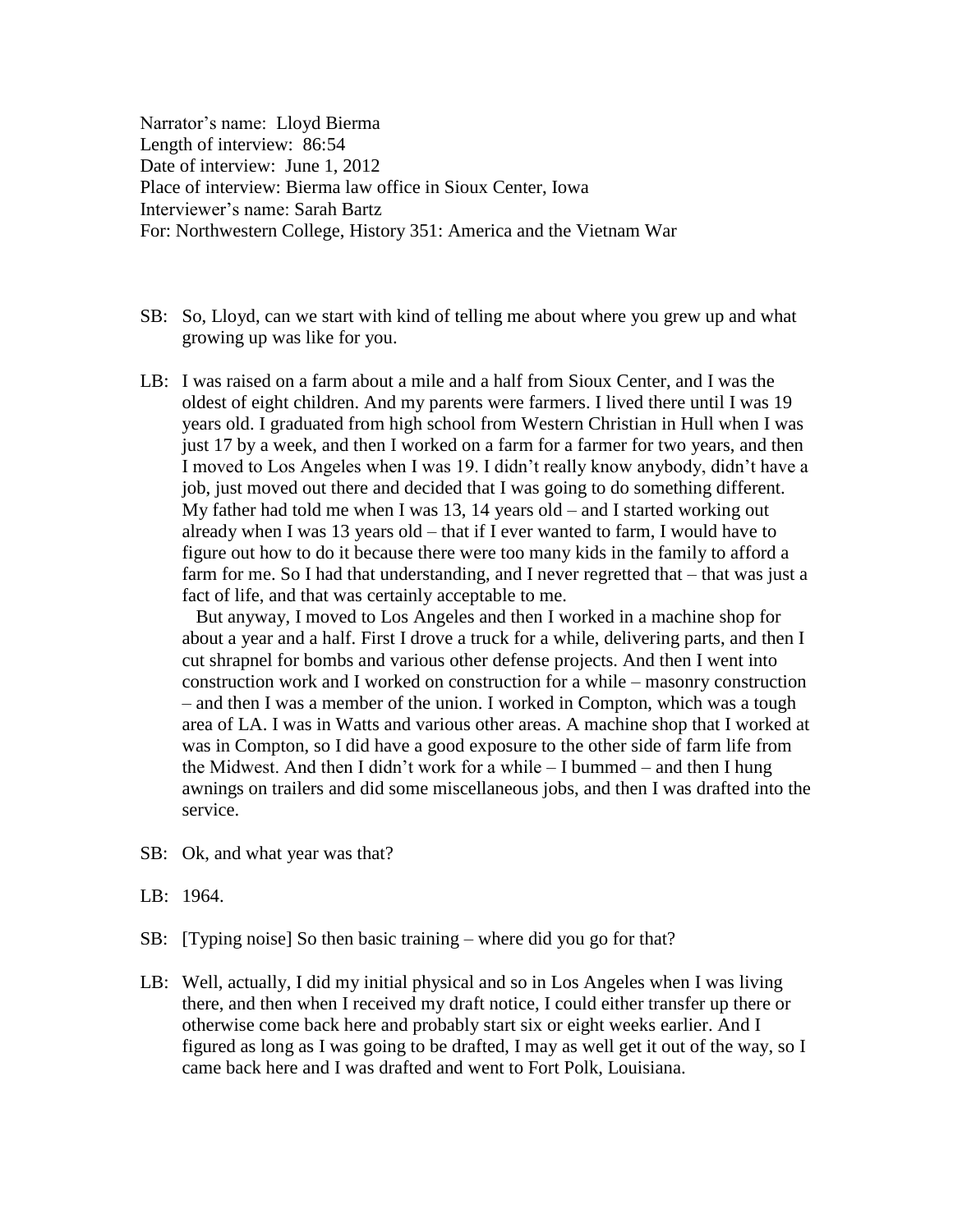- SB: So how did you feel about being drafted?
- LB: I knew it was coming, and it didn't really bother me. I mean, it was fine. I had the attitude that, you know, it's a patriotic duty, and we should do that kind of work if we're called to do it.
- SB: So what was basic training like for you?
- LB: Well, Fort Polk, Louisiana, if you've ever been down South, it's hot, muggy. And it was interesting because initially, I was scheduled to go to Fort Leonard Wood, Missouri, but they had overflow problems there, so I was sent with probably 4 or 5 other guys from this area. And I ended up in Fort Polk, and I was the only one from the Midwest in the platoon that I was in – all the rest of the guys were from Oklahoma, Alabama, Mississippi, Arkansas – Deep South. And obviously I found that the Civil War wasn't over with yet and that was still a main issue.<sup>1</sup> I was in the 1<sup>st</sup> platoon – the other three platoons were spillover from Fort Dix, New Jersey, which included people from the East Coast, and I found out very quickly that there was a lot of tension yet between the Yankees and the Rebels. And it came out in different ways while we were going through our basic training.

Fort Polk was reactivated in North Fork when I started, and when I say reactivated, originally it was set up for World War II training and then it was, in essence, put in mothballs until they started doing the build-up at that time that I went in, and then they had to clean up a lot of the old buildings and barracks. And that along with adapting to the environment there. There were some things that were interesting – some people really thought it was a tough life – I didn't think it was that bad. They did what the Army always does, they change their mind. First of all, they said we had to get up at  $4:00$  in the morning to beat the heat of the day – we'd take an hour and a half off at noon. Well, they forgot about the hour and a half at noon and kept us going at 4:00 in the morning. That was the beginning of a day. Initially when I was there, I ended up in a leadership training group that had a two week special training before we started basic training. I always wondered how I ended up in there because I was not a good student in school or whatever, but then was told that I had one of the highest grades in their tests that they did. And at that stage, I was far-removed from school academics or any of those areas. So I went through that leadership and then I went through basic.

- SB: So, you mentioned the Yankee-Rebel tension. Did any events stick out to you in particular, if you remember?
- LB: Oh, a lot of incidental little things. Number one, there was a lot of racist talk. Number two, when the other three platoons were in charge of feeding us at noon or something like that, I can remember when we were on our march, I mean, they basically tried to starve us and give us very little food. There were little things like

<sup>&</sup>lt;sup>1</sup> Although the American Civil War had occurred 100 years ago, many people in the South still felt (and feel today) the pain it caused. At this time, segregation and racism were still very much a part of the southern experience (Theroux).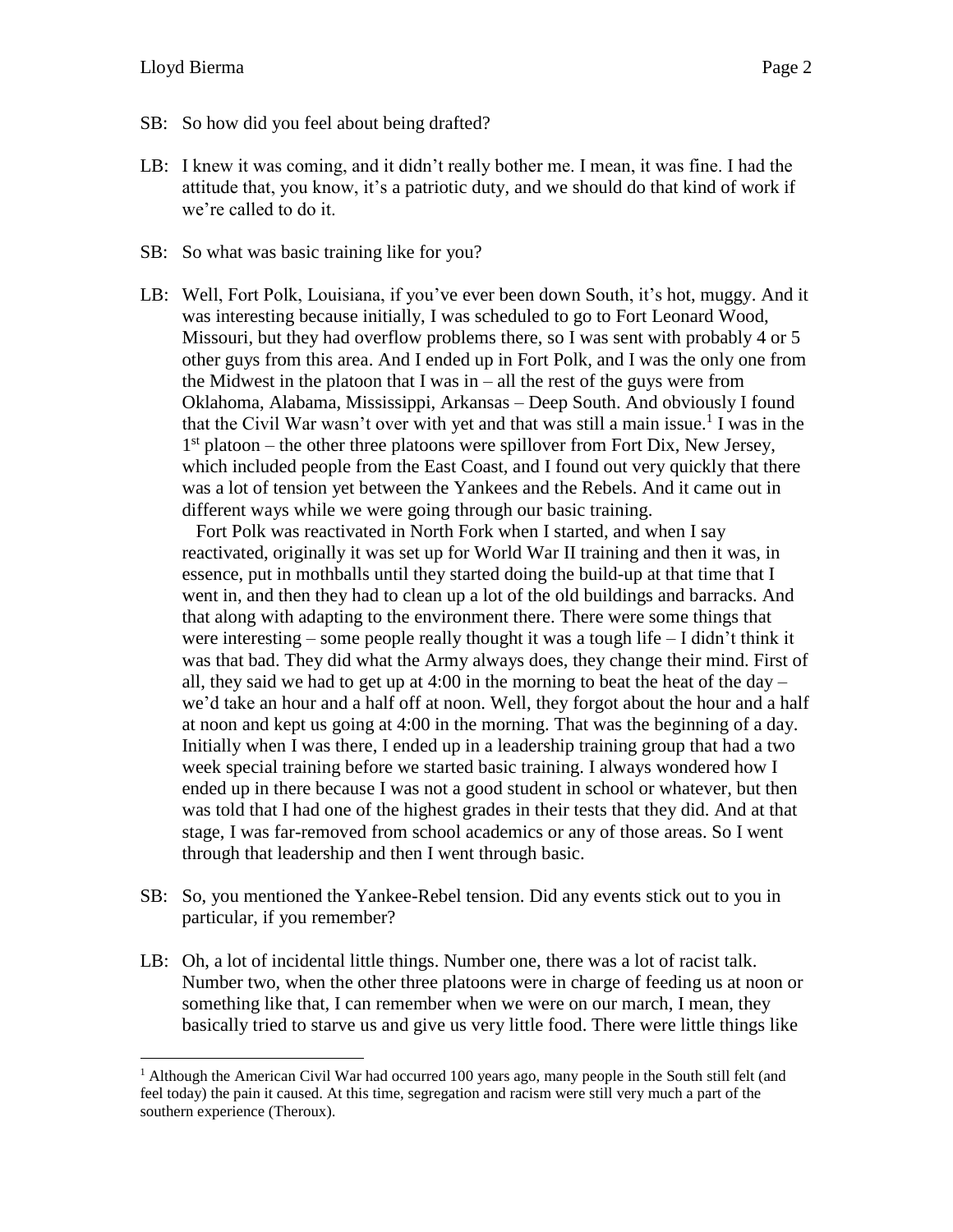that going on. But I happened to be the platoon guide, and I ended up carrying, for a while, the guidon, $2$  the flag. And so I always thought that it was good to train in, for treating us that way by stepping up the pace and marching fast so when we went on a 14-mile march with packs, and it was hot and muggy. I stepped it off and was chewed out about four or five times by the sergeants, "Hey, slow it down, you'd walk me into the ground." And I didn't say it to him, but I said, it'll never happen [laughs] because I'm more stubborn than you are! But there was a lot of little comments, you know. And I say this too because I wasn't clean and pure or anything like that as far as race relations are concerned because, you know, I don't think I had a negative black attitude  $-1$  like people, I don't care whether they're black, white, yellow, brown, pink. I remember one time sitting on the steps of the barracks and one of the guys from Mississippi said – one of our guys in our unit was black from Arkansas – and he says, you know, he's really a good guy, it's just too bad he's a nigger. And I'm saying what, what? What kind of comment is that? Well, the deep-seated racial prejudice was obviously present. And there were some of those things that stood out.

On the other hand, the southern boys, I'd go anywhere with them. I mean, they were loyal, they were very hardworking. I would trust them; they wouldn't let you down for anything. They knew what end of a gun a bullet came out of, whereas some of the people from New Jersey had never seen a gun, never fired a gun, had never been outside. In fact, one of the guys I knew quite well from New York, Brooklyn, had never driven a car until he was 17 years old, and his parents never had a car, so when he got in the Army, driving a jeep was something he wanted to learn. And so you had a lot of different experiences. You get people that are used to being outdoors and going on their own, they do well.

So, it was a good experience. I wasn't negative about it at all.

- SB: Did you have additional training, then, for being in the –
- LB: Yes, I went from Fort Polk, Louisiana, to Fort Lewis, Washington, and initially, I was in advanced training for 90 days. And then I went on the job training for another 90 days. And when I say advanced training, I mean basically we spent a lot of time doing the usual military thing – marching, running, and then sitting in class for a while, and then doing inspections, and all that sort of thing. On my on the job training, I spent I think it was 60 days with the doctor, working side by side with the doctor, and then I think 30 days in a hospital just for experience. And then from there, I was assigned to another unit, a permanent unit,  $4<sup>th</sup>$  division STRAC<sup>3</sup> unit. And I can't even remember what STRAC meant, it was something about strategically turning to go anywhere in the world on a 24-hour notice, which we trained and planned for a number of different times. We'd get an alert, and we'd have to load up everything, we'd have to get on planes and fly around in a circle and come back and land to make sure that we were ready to go.

 $\overline{a}$ 

 $2 A$  flag carried by a military unit as a unit marker.

<sup>&</sup>lt;sup>3</sup> US military acronym for Strategic Army Corps, a command with the capability to deploy worldwide on short notice ("Strategic Army Corps").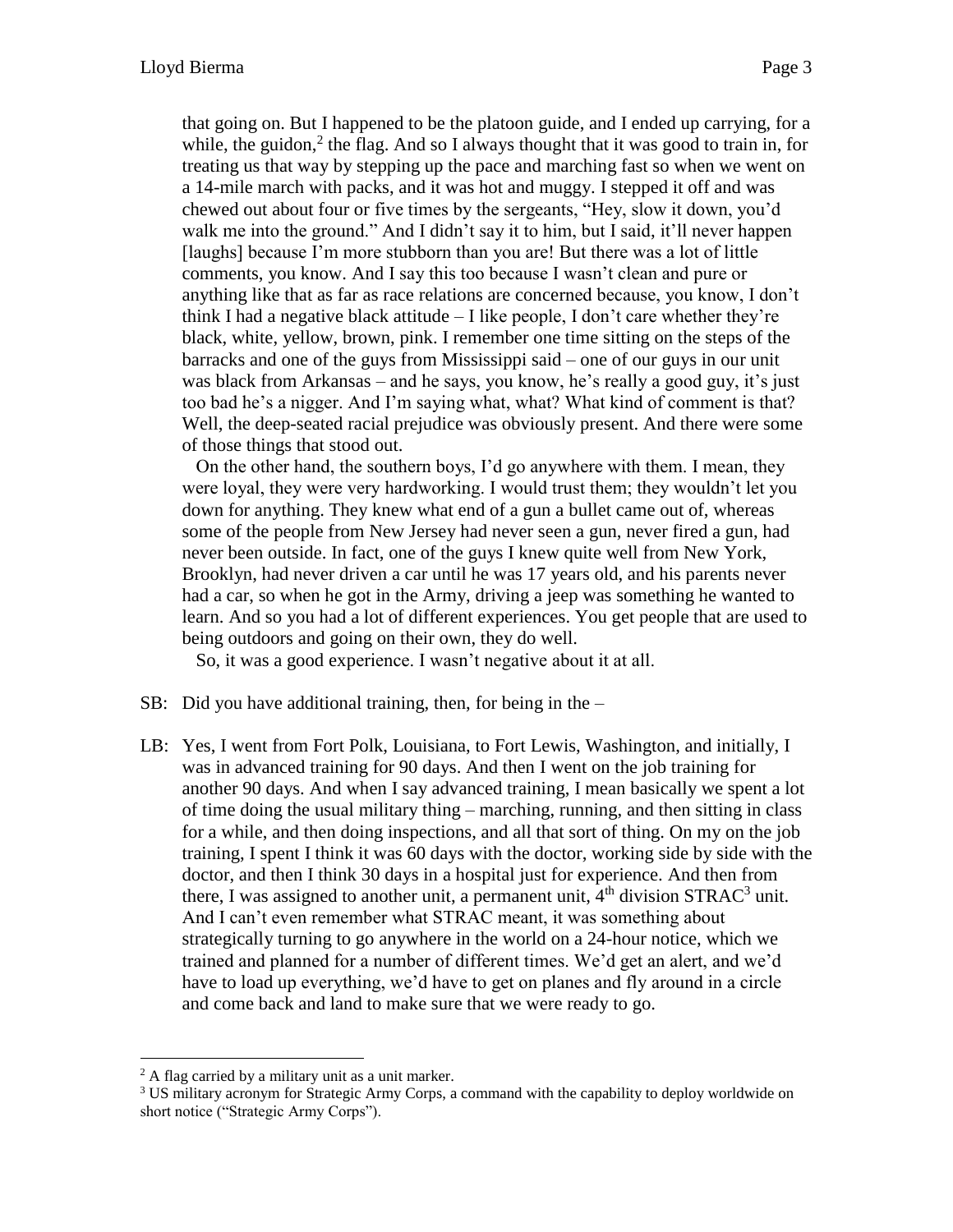In the winter, we did go up to Anchorage, Alaska - actually to Fairbanks - and we did winter war games. And so for 30 days, we were out in the tundra and it was 40 to 60 below zero. We moved everyday literally, you know, and playing war games, and we had Special Forces harassing us. They'd shut off the gas, or they'd try to make life difficult for you out there, they'd steal your vehicles. And part of the theory, I think, at that time, was we got to be prepared in case the Russians decide to come down through Alaska<sup>4</sup> and get at us. And so we played some of those silly games. And it was an experience…learned to survive in extremely cold weather. They had a buddy system set up, and we did a lot of training before we went out there, but the idea was, if you get cut off or you get separated from your unit, you have to have two guys together to make sure you covered each other, make sure if you got frostbite showing up in your – whether it's your eyeballs or eyelashes or face or cheeks or anything like that, you have to check each other. Because when it's bitterly cold like that, you have to really be careful. And there were a lot of problems with vehicles not starting, or, you know, you could do foolish things. When I say foolish things – you could get into a vehicle, get it started, and if you tried to run it real hard, you could blow the whole transfer case apart because the oil would be thick even though it was arctic oil that was in a lot of these vehicles. So that was part of the whole training process.

- SB: So, being a medic, was that something you had expressed interest in? Or did they just kind of place you in that position?
- LB: They just placed me in that position. I don't know why or whatever, it's part of the military selection process, I guess.
- SB: So, working side by side with a doctor, did anything medical-wise bother you?
- LB: No, I don't think there was anything that bothered me that much. I gave an awful lot of shots, vaccines and so forth, for all kinds of things. Some of it, obviously, proactive, some of it was in response to different problems that occurred. I did minor surgery, if somebody had a growth or something like that, for example, on their back. I mean, the doctor would supervise me so I'd have to do the initial shot to localize the area and then do the cutting, removal, and then place it in for a test, or things like that. Or there might be other issues like that – broken arms, figuring out how do you bandage it. In essence, get away to better medical facilities. And it's interesting because my training focused quite extensively, especially after I got out of my advanced and on the job training, on medical procedures, processes, and expectations of a World War II/Korean War type of mindset. The actual experience of Vietnam was totally different because of the fact that it became primarily a – what we do around here quite often is  $-$  give them first aid, pack them up, and ship them out. And that's a lot different than where you're planted and can't move, and you have field hospitals and tents and stuff like that. Now, we did a lot of training

<sup>4</sup> During the Cold War, the US feared a Soviet attack through Alaska, Canada, Greenland, and Iceland. The number of active duty military in Alaska peaked at 50,000 in the mid-1950s, but a military presence remained throughout the Cold War ("Cold War in Alaska").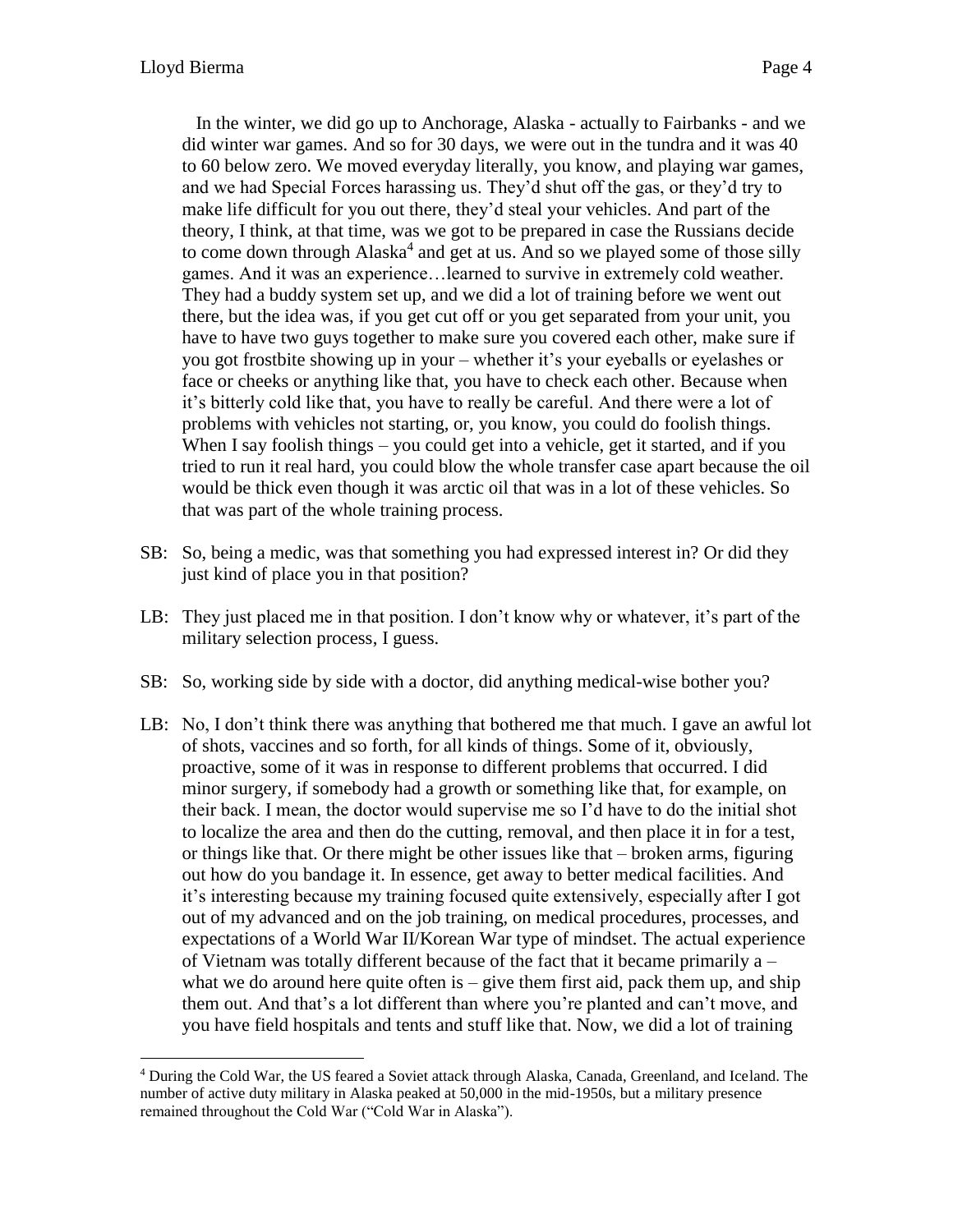with field hospitals and that kind of training. And to a certain extent, that's always valuable, but if you have significant injuries, then you ship them out.

- SB: So then when were you sent over to Vietnam?
- LB: I think it was around July? Of 2005. And what happened is...
- SB: 1965?
- LB: Yes, 1965. I went on a 30-day leave and ended up going to Los Angeles I didn't have any money so I worked for one of the guys in construction for a week. And then I ended up coming here for a week. When I say here, I'm talking about northwest Iowa to visit my folks. And then I went to Washington because a good friend of mine was getting married and he wanted me to stand up for him, so I went there and then ended up getting back in the barracks on Sunday night, and they had apparently tried to chase me down, and I'd been moving [laughs] too fast. But I had orders to leave for Vietnam. So they told me, I said when? He said tomorrow morning.

Well, what happened is actually, that wasn't quite right. I was taken from my unit Monday morning and shipped to a new unit that they were putting together to go over to Vietnam, and that was in a totally different group, and a lot of different guys – I didn't know any of them, quite frankly, when I went over there. And I was assigned to that group, and then this group, in turn, was assigned to another group.

And I ended up leaving for Vietnam, I think, August…And I left on a ship, and it was kind of interesting because we were going to fly from the Air Force base in Seattle, well actually Seattle-Tacoma, McChord Air Force Base, I believe it was, to San Francisco and catch a boat in San Francisco. And we were all scheduled to leave, we were on the plane, and we got to the end of the runway, and one of the engines quit. And so we went back and they fiddled around with that for a while, put us back on there, and another engine went blank, so I figured somebody was trying to tell us something!

So we stayed there overnight, and then we ended up flying to San Francisco the next day and got on a boat. And I think there were 4400 guys on the boat, and we're all scheduled to be shipped for Vietnam. And we did – we left San Francisco in an evening – we were the last ones on – and we went outside under the Golden Gate Bridge and everybody was in a good mood and happy and so forth. I think we went through there probably 6, 7:00 at night. And then we got out in the sea, and we ran into some rough weather, and it resulted in 4000 of the 4400 guys getting sick and barfing all over the place. It was an unbelievable mess. And that lasted for  $2\frac{1}{2}$ , 3 days, and it made me angry at that time because we were treated worse than cattle, I thought. I never wrote a letter to a congressman or anything, but I sure thought we should have because we were really, really…we were packed in there like sardines. I think the bunks were four bunks high, there was only about three feet between, and some of the old World War II vets can tell you about that too, but this was a troop ship they took out of mothballs to use for shipping people over.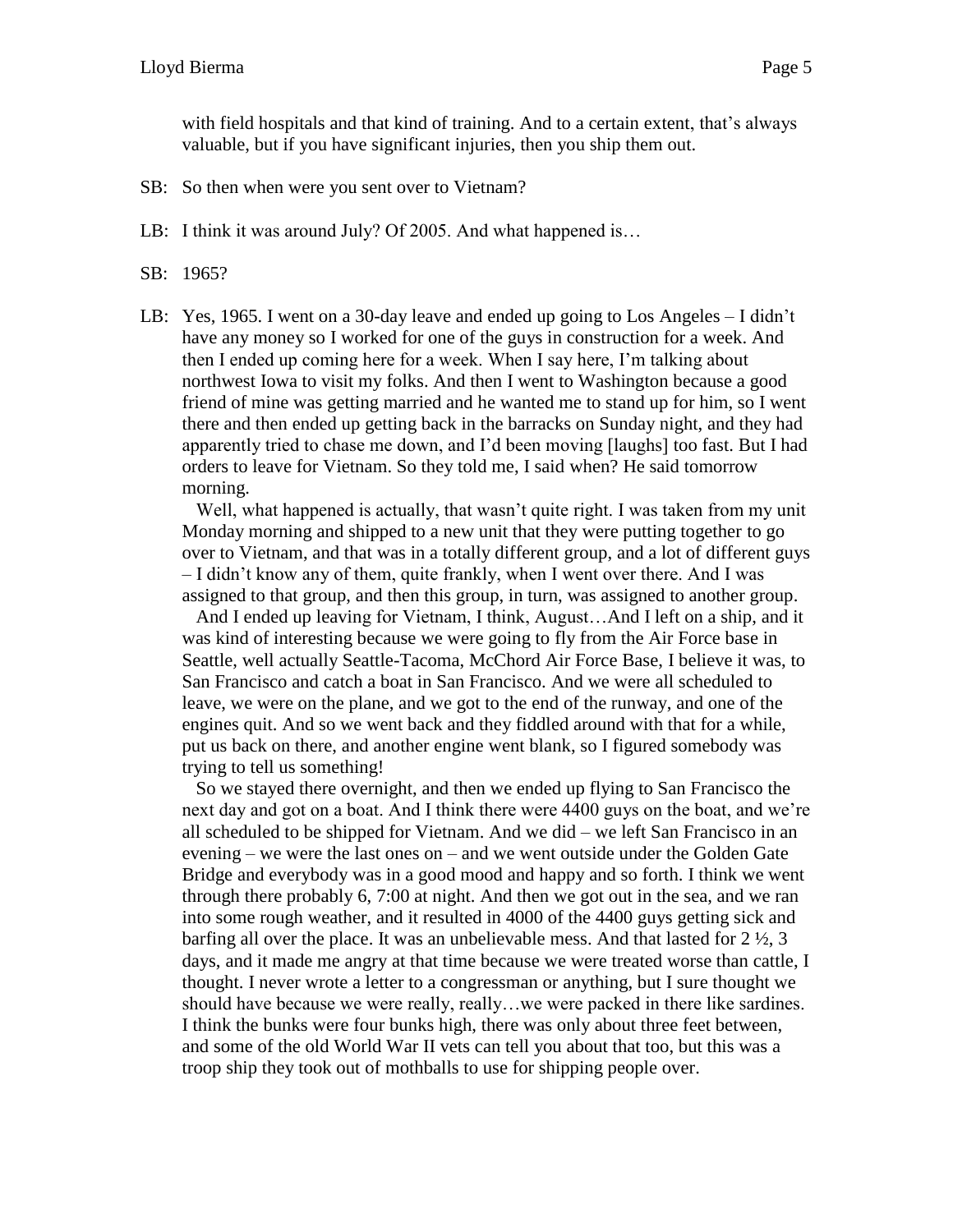It took us 17 days to get to Okinawa<sup>5</sup>, and when we were off the coast of Japan, we ran into more rough weather, and so that started a few people getting sick over again. But we stopped at White Beach in Okinawa, which is a  $7<sup>th</sup>$  fleet recreation area, and we were supposed to come in at – I think we were there about 12:00 at noon, and they let us off the boat around 1:00, and they had free beer and hamburgers, and we were supposed to be back on the boat at 6:00 that night. The upshot of the whole thing was, to make a long story short, there was a lot of drinking, etc., but we didn't leave there until 3:00 the next day, I think, something like that. There ended up being a riot, fighting and the whole thing, and we had 1500 guys that were on sick call that were either hurt or bruised or beat up or whatever. We ended up with I think four guys dying, and I forget how many in intensive care. They started the boat on fire – I mean, it was…if people ever talk about anarchy, this was a first-class example of it. It was unbelievable – friends hitting friends, people hitting people. I mean, it was just like animals. We always had this communist boogeyman that people were talking about, and I thought, you could drop us off in China and we'd all go off. Everybody was sick of the boat, sick of the sickness, and all that stuff. And then we went from there to Hội An<sup>6</sup>, halfway down the coast. We were there for about maybe a week and a half, and then, because there were so many boats coming into the harbor at that time – in fact, there was a Korean regiment that was there, and there were a couple other ones, and so it took us a while to get unloaded, but I think we left around 2200 guys there. And then we went from there to Cam Ranh Bay<sup>7</sup> and unloaded another 1200, and then we went down to Vũng Tàu<sup>8</sup> - there were about 800 of us left, I think. And Vũng Tàu was at the mouth of the Saigon River, or what was called the Saigon River. And we went onto World War II landing craft and then ran them up on the beach, dropped the front end down, and then we had to go 3 miles inland and get on C-130 aircraft $9$  – it was actually an old Japanese airstrip. And then we got on C-130s hotter than hot, blistering hot, and we flew northwest to Saigon,  $^{10}$  to an area near Bien Hoa,<sup>11</sup> and that was our repple depple<sup>12</sup> rendezvous point because that's where we were supposed to connect with our equipment and so forth, which was coming on another boat. And I think we were there two or three weeks – considered a very secure area – and then we went from there to Phú Loi,<sup>13</sup> which was northwest of

Vũng Tàu during the Vietnam War, and it was also a popular R&R site ("Vũng Tàu").

<sup>9</sup> Large, propeller-driven Air Force planes that carry people and cargo (Dennison).

 $<sup>5</sup>$  Okinawa is an island in Japan where the United States military maintains a number of bases; it served as a</sup> central location for deploying America's military efforts in Vietnam (Okinawa).

<sup>6</sup> A coastal city located in Vietnam's Quảng Nam Province ("Hội An").

<sup>&</sup>lt;sup>7</sup> Located at an inlet of the South China Sea on the southeastern coast of Vietnam, Cam Ranh Bay was a major port of entry for US military personnel and supplies during the Vietnam War ("Cam Ranh Bay").  $8$  Various US military units as well as the  $1<sup>st</sup>$  Australian Logistics Support Group were headquartered in

<sup>&</sup>lt;sup>10</sup> Vietnam's largest city, known as Ho Chi Minh City since 1975 (Kislenko).

<sup>&</sup>lt;sup>11</sup> Situated about 20 miles north of Saigon, Bien Hoa served as a key U.S. air base during the Vietnam War (Bass).

 $12$  US military slang for a replacement depot where soldiers arriving in Vietnam were assigned to units and soldiers leaving Vietnam were processed for homecoming, sometimes spelled "repo depot" or "repo depo" ("Repple-Depple").

<sup>&</sup>lt;sup>13</sup> Phú Lợi was home to a former US Army base north of Saigon in South Vietnam (Stanton).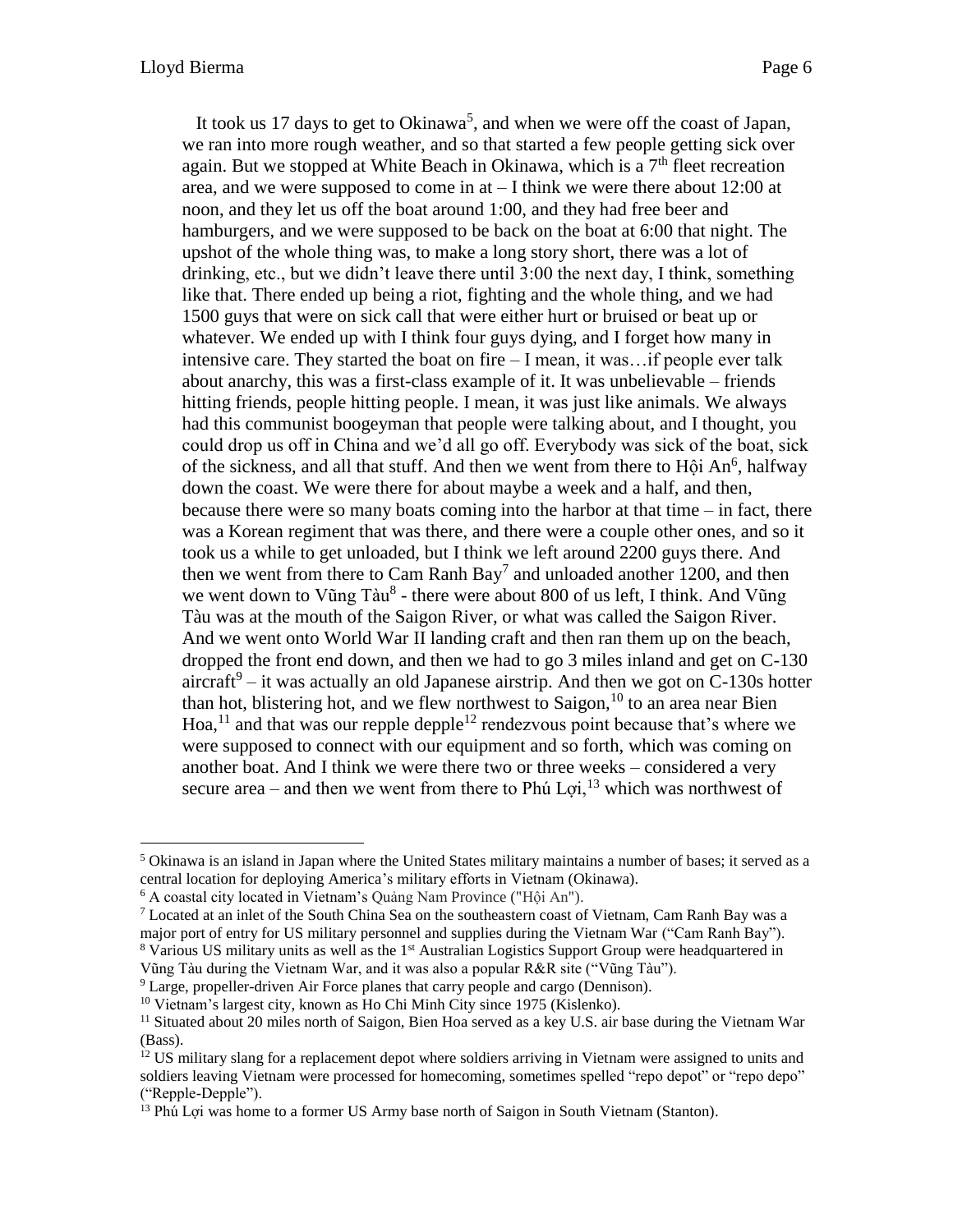Saigon, up by the Cambodian border near the old Iron Triangle<sup>14</sup> area. And the Marine Corps had gone through the area, and then we followed up and settled in to a Japanese airstrip there. And that was our base camp, and we worked out from there. And basically when we came in there it was an airstrip, and that was about it, and then we had some of the Marines and some of the Army people build up Concertina wires and perimeters and bumpers and things like that. And so that's where we worked out of, or went from there.

- SB: So, the unit you were a part of, did you guys have a mission? What was your role throughout your time?
- LB: Keep those commies from getting us! No, not really. There were a number of issues that were involved with that stage. I think, as far as our mission was concerned, one of the things they always say is stabilize the area. But the Viet Cong and the North Vietnamese were coming down through Cambodia and then into the area we were at, and we were supposed to basically have our antennas up all the time, watching for them, you know. And they had a lot of search and destroy operations, and I was not with an infantry unit so I didn't do that, but I did back up on medical stuff. In other words, if they took them in from there, they might take them to our area, and then from our area, they would ship them to Saigon to  $3<sup>rd</sup>$  Field Hospital. As far as my involvement with a lot of that was providing general medical aid and so forth as necessary. What we did also is, I would go out with a doctor and with a Vietnamese interpreter and with a guard, and we initially were doing it two or three times a week, we'd go to a village and we always said we treated the friendly  $VC^{15}$ . And when I say friendly VC, the way the thing was set up is, at night, the Viet Cong controlled the countryside. During the daytime, the US did. And if the Viet Cong got shot at night, we went out there and patched them up during the day even though you couldn't tell who was who or what was what. And we did that for probably a month, a month and a half, six weeks. And then a doctor was killed, his interpreter was killed, his helper was killed by the Viet Cong, and then another one was killed, and then they decided that maybe it wasn't the safest thing for us to do. So we quit doing that. So I spent the rest of the time doing the usual things, I mean, routine medical problems, anywhere from venereal disease issues to illnesses, vaccines, things like that. And I traveled once in a while; I'd go to Saigon once in a while or go in convoys, because they usually had a couple medics with convoys if we were going to run, for example, to Saigon, or to some other place. I'm trying to remember if we were 30, 35 miles from Saigon, maybe further<sup>16</sup>. And then sometimes going west, there you'd go on the highways...so that was my world.
- SB: Did you feel like your training helped, or was it adequate, do you think?

<sup>&</sup>lt;sup>14</sup> The Iron Triangle was an area about 25 miles north of Saigon that was a stronghold of Viet Minh activity during the Vietnam War ("Iron Triangle").

<sup>&</sup>lt;sup>15</sup> The Vietcong forces in South Vietnam allied with the North Vietnamese and were also known as the National Liberation Front or the National Front for the Liberation of South Vietnam. The military phonetic for VC is Victor Charlie, and Charlie became a nickname for the Vietcong troops (Coffey).

<sup>&</sup>lt;sup>16</sup> The distance from Saigon to Phú Lợi is about 18 miles (around 30 km) according to Google Maps.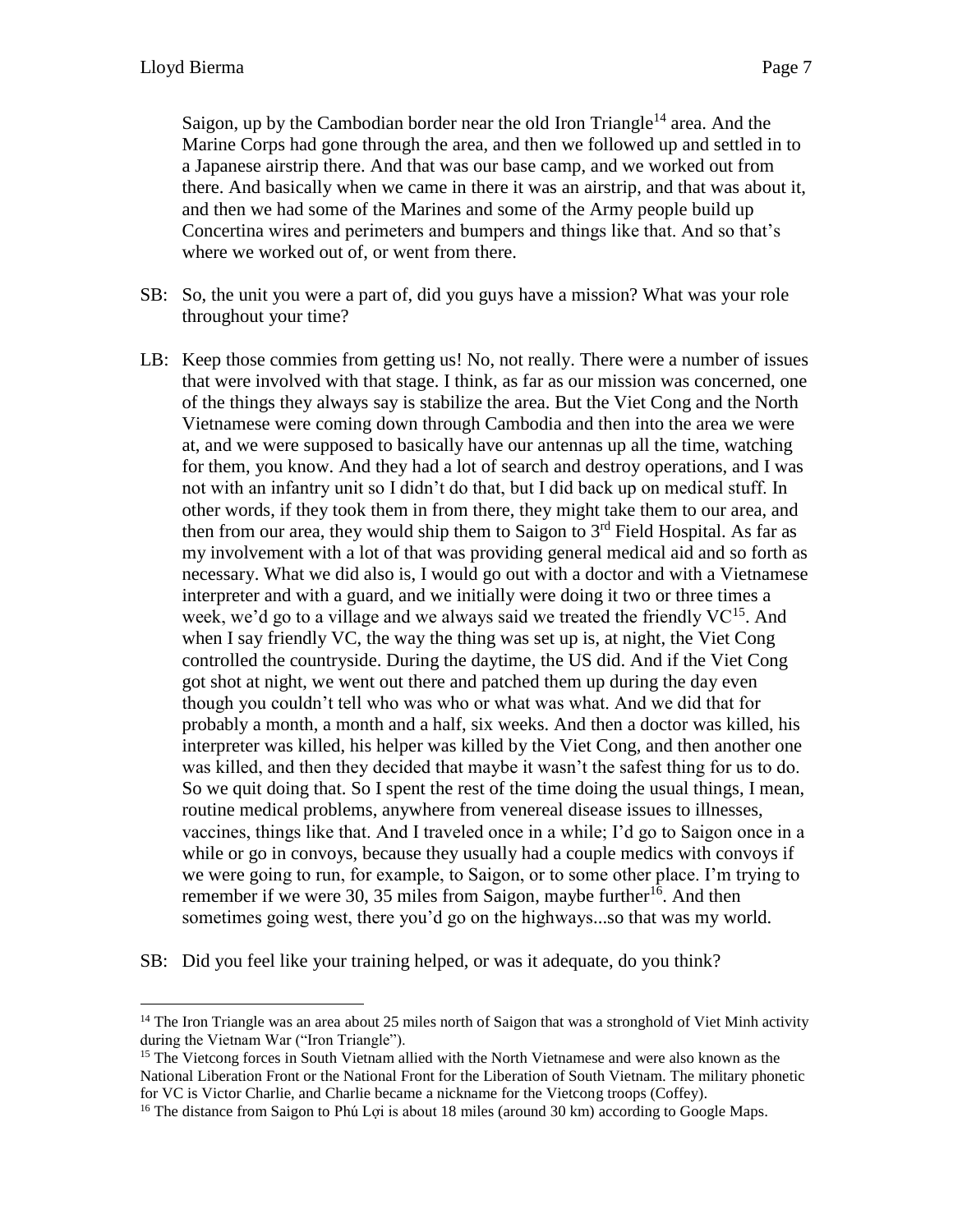- LB: It was adequate certainly for a first aid level. And we really never got beyond that because we shipped everything serious out. I mean, they'd call in the chopper and get a chopper and ship them out. Help them out with first aid and the usual things – stop the bleeding, avoid shock…get them wrapped up and gone.
- SB: Sure. When you did see the guys in critical condition come through, the first time that happened, what was that like for you?
- LB: It's a good question in the sense that  $I...$ some people might say I'm a hard-ass because you do the job, I don't care what it takes. I'm not overly emotional about some of that stuff. You know, I'd been hurt when I was a kid, I cut my shoulder way open, blood all the way down, cut my eye…I'm not going to a doctor! And my mother said, too, I just said I'm not going. I should have had stitches, but no, I'm not going to do that. And that was in the days too probably the way I was raised, to a certain extent is, you live with what you got and you deal with it.

I think a thing that was harder for me sometimes is watching the black bags come in, the bodies. I remember one day, we were shuffling some stuff, and I think we had 15 of them laying there, bodies, dead soldiers. And I was walking past and I cut the corner, and I hooked one with my foot. And I'm sitting there thinking, you know, here is a whole lot of pain. There are families that are weeping, or will be weeping, there are girlfriends, there are wives, there are kids that may never know their parents. That's ugly. I mean, that's really ugly when you think about it.

If somebody's wounded, you still have hope that they're going to come out of it. Some of them, you really question it, but that's in somebody else's hands when it moves through, and hopefully they get appropriate care in the hospital, and they get appropriate help for whatever may need help. Sometimes they miss limbs. I was in a position where we could have three weeks it'd be perfectly quiet and fine, and you get relaxed, and all of a sudden kaboom! There'd be border attacks and it changes the whole scenario right now. And then it's quiet for a while again – that's the way that war was fought: hit and run, guerilla tactics. They hit you hard then they're gone, or they hit you here, there. Go down the convoy down the road, and all of a sudden you get ambushed. You can drive that road 15 times and not have a problem. And that's part of the psychological thing, you know, wears on some people's nerves. You get one or two things. Your adrenaline runs when you're really wary of everything, but you also get relaxed sometimes, you know, it's not a big deal anymore, and all of a sudden you get reality. Those types of things really made a person go through a lot of emotions…to extremes. And I've said that before already: war, at least from my experience, will test every fiber of your emotional makeup. You go from extreme hate, you go from fear, you go from anxiety, you go to happiness, to relaxation, to joy, to hate. You may bounce around like a rubber ball on some of that stuff…

SB: So did you get really close with the guys in your new unit, then?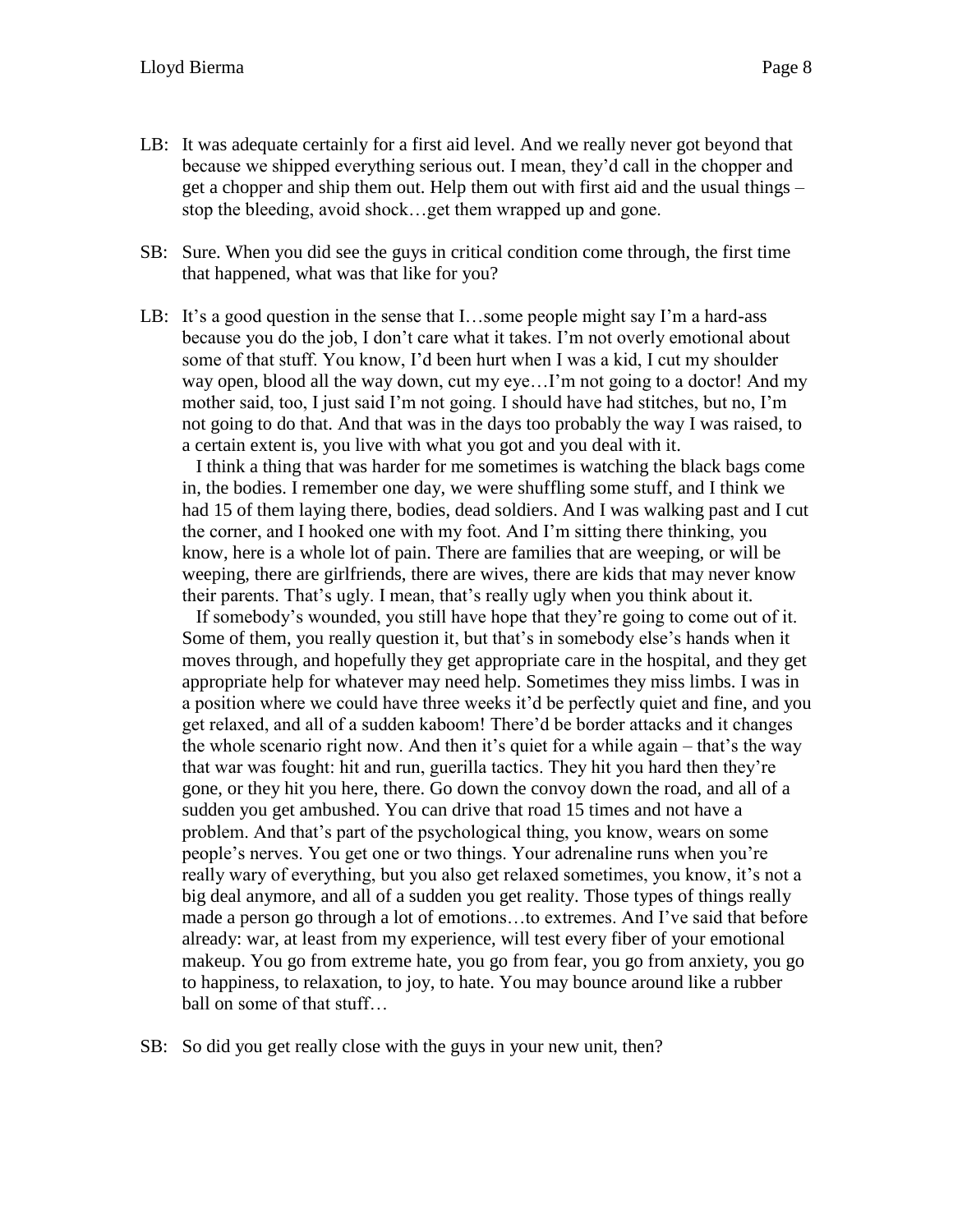LB: Not real close. Yeah, you're close, but when I was first assigned over there, I was with a sergeant who had been in the Second World War briefly at the end of it, with another sergeant who'd been there. Both of them had been career people. The other medic that I worked with was from Yugoslavia – he had fled when  $\text{Tito}^{17}$  came to power back in '56, I think it was. Basically, he was very, very proficient in a number of languages; he could speak Spanish, German, English, parts of Russian, Italian. He picked language up fast. I mean, when you get a tonal language like the Vietnamese had, he would even tune into that. He was a pimp in LA, and I obviously got to know him. I joked a lot about some of the things – he was raised by way of a Catholic background, probably more traditional than some people are, but also very coarse, very tough. And got to know each other reasonably well, but I had only two contacts with him since I got out of the service. Because almost all the other guys that I was close to were in the other units that I left, and so I didn't have any experience like a lot of guys had where they went with the same unit and knew the same people. I was basically with strangers.

And then I worked with a doctor who…was interesting – I learned a lot of differences in medicine. Some doctors want to get out the knife and cut everybody, and another doctor wants to get out a bottle of pills and chemicals and drug everybody. The doctor that I worked with when I was over in Vietnam was a immigrant from Greece, and he was crass in his own way, in a vulgar way to me. He would talk, for example, about the Virgin Mary – "that's a bunch of crap! There's a little hanky panky going on, there's nothing to make people believe all this other stuff, you know what was going on there."

And I remember one time we were riding down the road, getting ready to go to a village to do something and he was talking, and he was scared to death of dying, I mean, he was…He'd sit there with his gun between his lap, and he was a guy that hardly knew what end the bullet came out of. But he was talking one day, he says, "You know, here you are, and here I am. I have college education, a medical degree, and if I died, that would be a real loss. Now if you die, that wouldn't be so bad." [Laughs] Ok, want me to pull my gun out and get rid of you right now, before you decide that you're going to sacrifice me? I mean, he was that way, and he was very, very self-centered, arrogant in a lot of ways.

I saw him after I got out of the service in Los Angeles – in fact, I went out there, and he was living in a big fancy house. He ended up in Beverly Hills, very wealthy. And I saw him in 1968, in fact, I can tell you the day that I saw him – it was the day that Bobby Kennedy was killed<sup>18</sup> because I was with Marco, the other medic with one of his girls, and we were in a bar downtown LA, having a couple drinks and talking about old times and stuff like that, then all of a sudden somebody said Bobby Kennedy was shot. It ended up going on TV and we watched that.

<sup>&</sup>lt;sup>17</sup> Josip Broz Tito was a Yugoslav communist revolutionary who served in various political roles from 1943 until his death in 1980. In 1963, he became the president of the Socialist Federal Republic of Yugoslavia for life. He used secret police to eradicate his political opponents but is credited with keeping Yugoslavia together for many years ("Josip Broz Tito," History.com).

<sup>&</sup>lt;sup>18</sup> Senator Robert Kennedy was assassinated on June 5, 1968, and died one day later at the Good Samaritan Hospital in Los Angeles.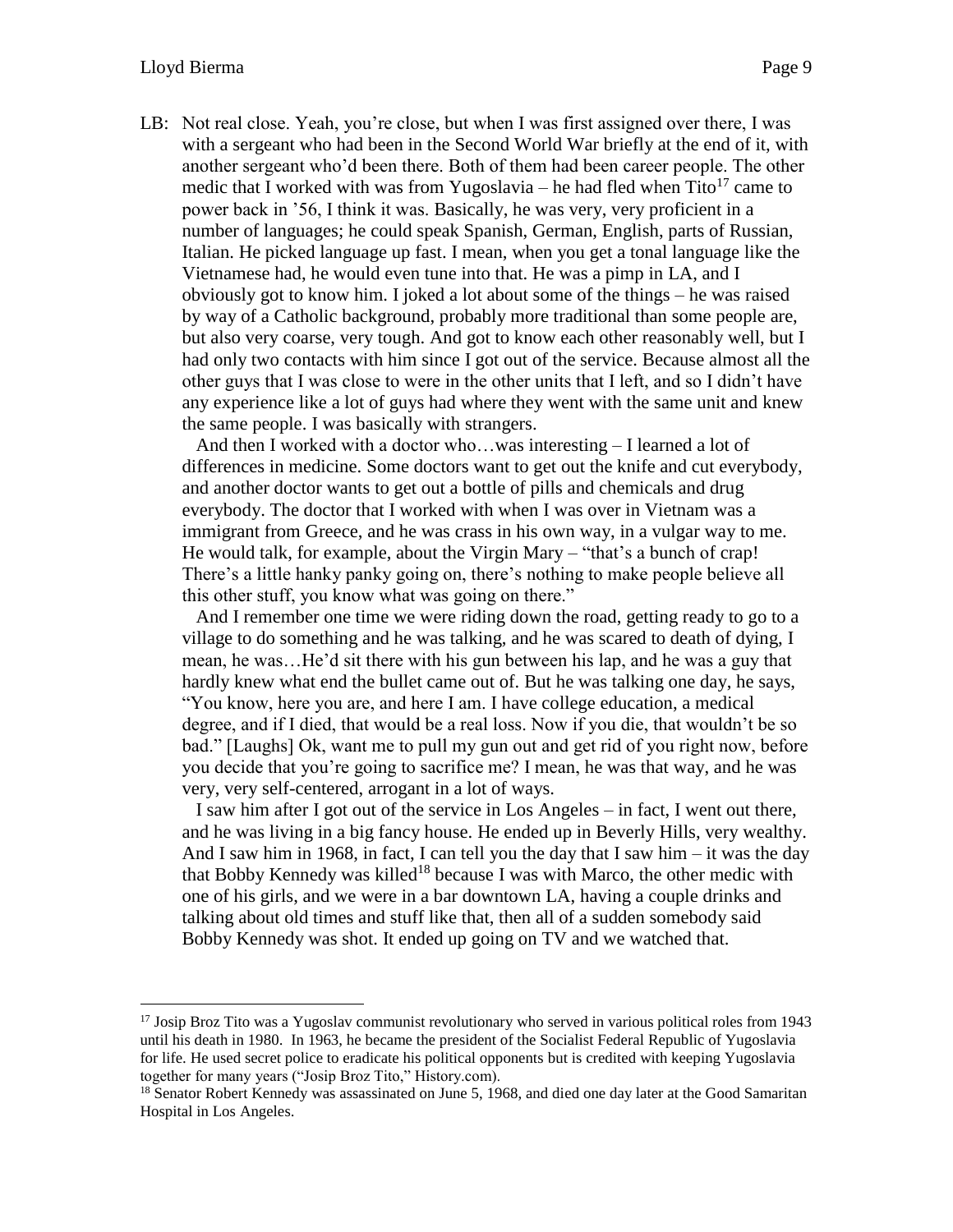That was the last face-to-face contact I had with the doctor because we were over at his house earlier for a party, and then the last face-to-face contact I had with Marco. He was, I think, in and out of some legal issues for quite a while, and I know when I tried to check him out later, I was in Los Angeles, it must have been '79, '80, maybe later. I didn't have an address or anything, but I went through the phone book and I found what I thought was one of his relative's names, and so I called them and I just said, "I'm looking for Marco," because he said right away, "Who is this?"

And I said, "Well, I don't know where he is. Are you related to him?"

"Well, yeah, but why do you want to know?"

I said, "Well, you do this. You just tell him that Lloyd called, and here's my number."

And so I think it was a day later, I got a phone call about 11:00 at night, and he said, "Where are you at?"

I said, "I'm down at Costa Mesa area, or Fullerton."

And he said, "I come down to see you," and I said, "Well, I'm leaving at 4 in the morning, you know, I couldn't touch base with you."

"Oh, I come anyway!"

And I said, "Well, I'm going to be sleeping! But we'll get together; I'll come back up your way," I said. "Let me know where you're at and how I can have contact with you," and then he said, "Well, just use the same number you did and they should know where I'm at." And I didn't have any contact with him after that, so I don't know where he's at or what he ended up doing or what was going on. I think I talked to somebody else later on – sounded like he straightened out his life. So that was probably the closest person that I had any contact with after I got out of the service.

- SB: So, were you ever part of a convoy that got ambushed? Did you ever see any "action" when you were in Vietnam?
- LB: Not directly in front of me. I mean, there was, but not in a vehicle that I was in or in my immediate group.
- SB: So then, seeing that happen ahead of you, were you someone that would move forward to assist the wounded, or did you have to hang back?
- LB: Well, first of all, everybody kind of hankered down to sure it's not coming from another direction, you know. And obviously, you can go ahead, but this is the thing that you always got to be careful with. It's like a magnet; pull everybody there and then shoot them. You know, you got to watch out for the perimeters so everybody's watching, and obviously the people that are closest are going to try to take action to protect people that are involved. Problem is, a lot of times also, it was a bomb, you know, roadside things. And what they did is they'd set them in the ditch and they'd fire up the explosive into the truck or into the group that's going through, and you don't know if you run out there, whether you're going to trip some more of those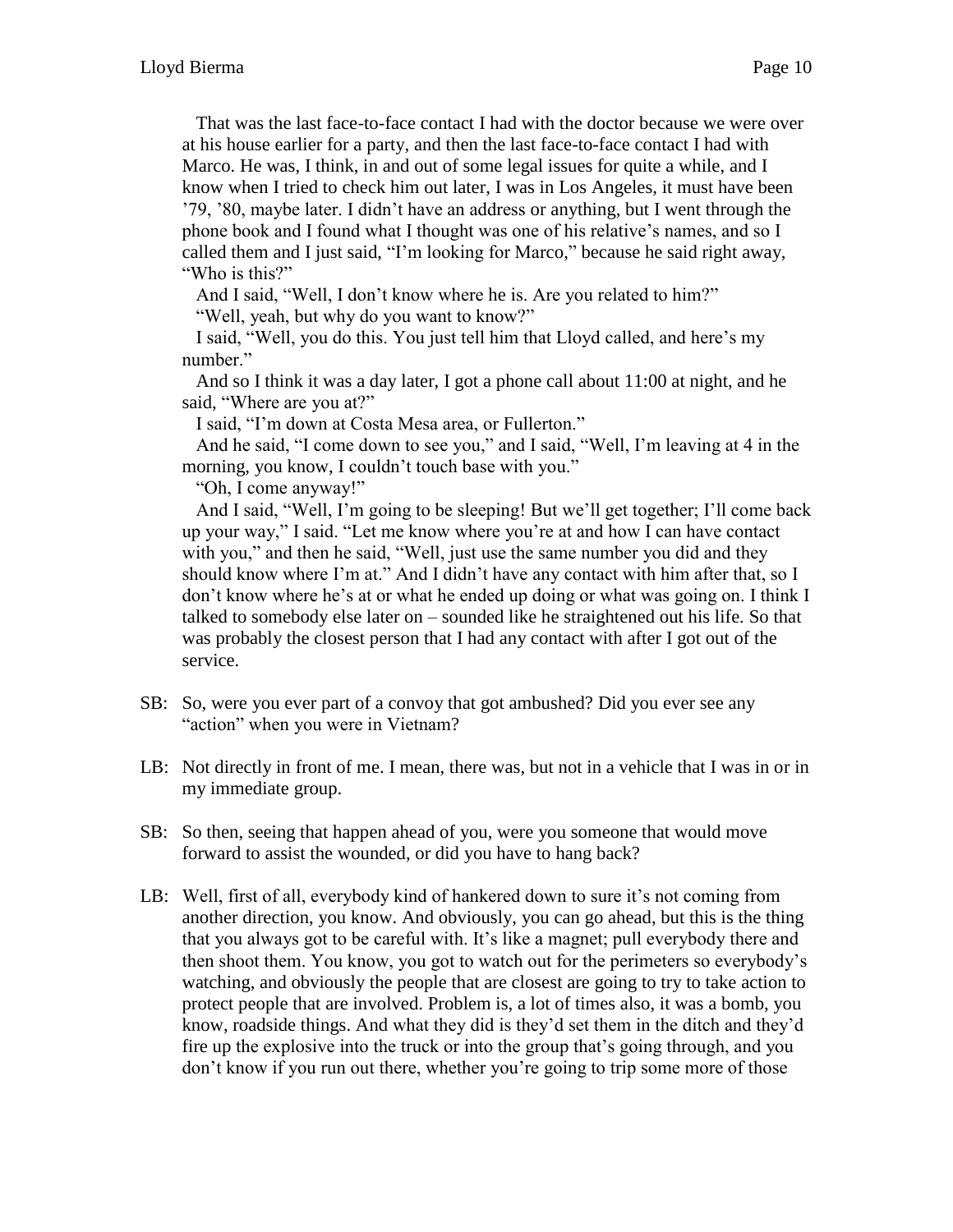types of things. So it really puts you in a precarious position, and you try to help but not be reckless. And that sometimes is a hard dividing line to figure out…

And don't get me wrong, there were a lot of guys that saw a lot worse stuff than I did on a regular basis because there were moments in time where it was really bad, and there were moments in time where it was very good. For example, I was in there for about - well, let's see once, I get out April I guess – I was on a short term because it was at the time that they were building up. I think when I went over there, there was 85,000 troops; when I left, there was something like 275-300,000. And so they sent some of us over there that had more than 90 days because they were trying to build up the troops as fast as they could.

And I left the field – and it was always the idea, when I say left the field, where I was with my base camp, and I went to Saigon, and it was in Camp L - what they called Camp L was the Saigon airport, where it was a repple depple – people coming in, people going out. I was there for I think two days, three days, waiting for a "flight manifest"<sup>19</sup> to get on a plane to fly back to the States. I was scheduled to leave at 2:00 in the morning, and at about 11:30 that night, we got hammered hard with mortars<sup>20</sup>. I think 160 guys were injured, I think 10, 12 of them were killed. And they're just like shooting fish in a bowl – I mean, we had no protection, and that was very, very frustrating.

When I was in the service out in the field, one of the standing orders was, the first thing you pick up in the morning is your gun, the last thing you lay down at night is your gun. You carry it with you everywhere you go, whatever you do. And they took it away when we ran into Camp L, though, because this was supposed to be a safe repple depple, and I mean, the first thing you're doing is reaching for your gun, especially when the shells start coming in. And of course the plane didn't leave that night because everything was chaos, so I got on another flight manifest the next day, I think it was, and flew out from Saigon to Clark Air Force Base in the Philippines, then Clark Air Force Base to Tokyo, and then Tokyo to Travis Air Force Base in California. And then I was basically released. I mean, I went through and got out. They didn't have all these things, all the readjusting and psychological training and all that stuff, I mean, that wasn't there. You're out in the street, free person from 48 hours earlier sitting under a bunch of crap. [Cell phone rings] Just a second…So, I went back.

If I ever had a moment in time that I would live over, I would live over the time from Tokyo to the US. I was awake that whole trip, and I thought, Lloyd, what are you going to do? This is the first day of the rest of your life…

Screwed around, had a lot of fun when I was in California. I mean, it was party time, and it was a freedom that I enjoyed, and I was experiencing life in a whole different dimension. When I moved over there to California and I start working in a machine shop, I got acquainted with a guy named Carol Roberts who was originally from Des Moines, who was probably 34, 35 years old at the time; I'm a 19-year-old kid. He was going through a divorce, never heard about any of that stuff in Iowa. He had been in the service, and he was a heavy-duty drinker. And I say drinker, I

 $\overline{a}$ 

<sup>&</sup>lt;sup>19</sup> A list of passengers and crew of an aircraft compiled before the departure.

<sup>&</sup>lt;sup>20</sup> A short, portable gun for firing explosive shells called mortar bombs at high angles.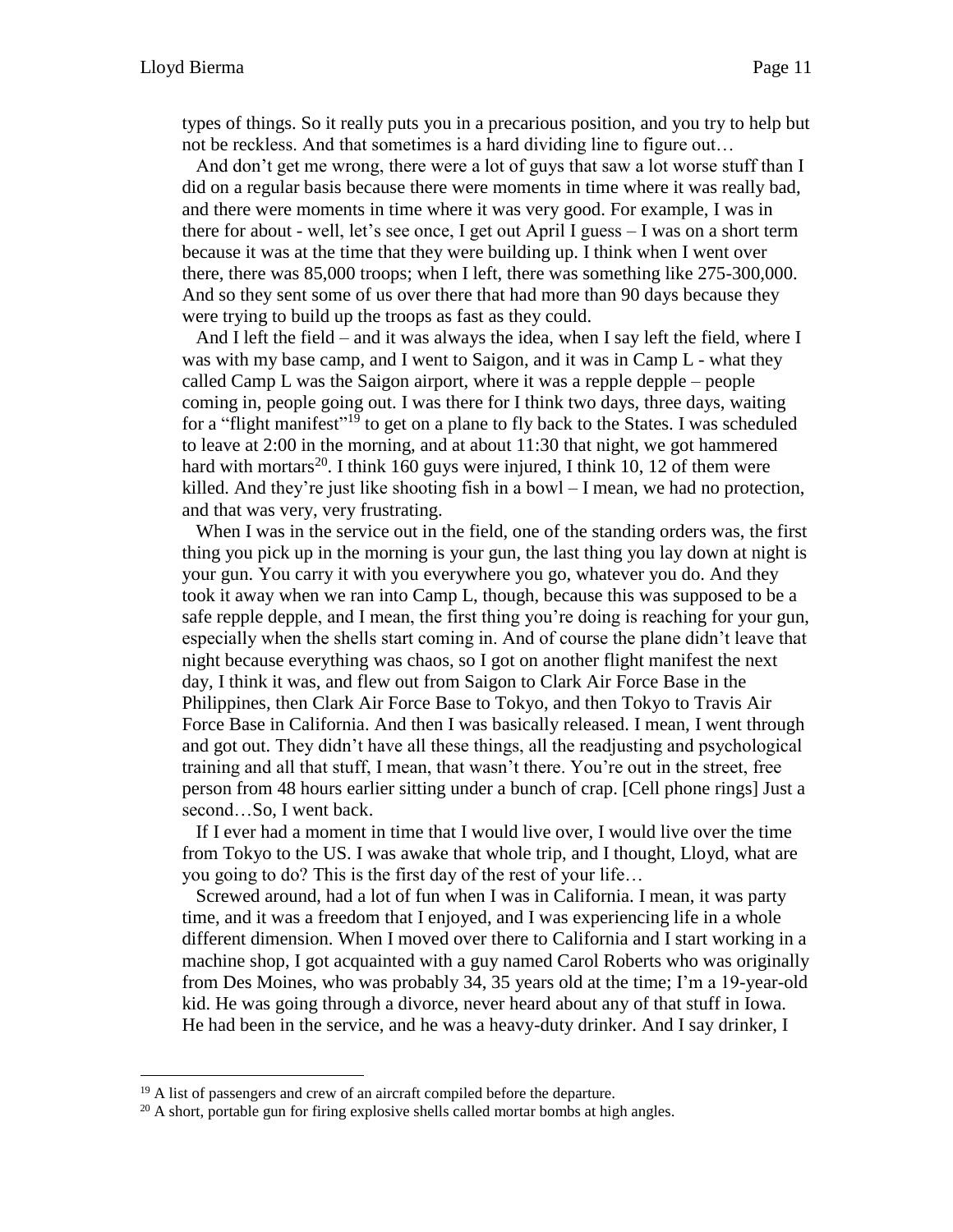mean, he was an alcoholic. Two of the other guys that I worked with were alcoholics – one was an extensive alcoholic, the other one was a weekend alcoholic.

And the other guy that I got close to was a guy named Howard who came from Utah, originally was a Mormon, who had one time been a chauffeur for Harry Truman,  $2<sup>1</sup>$  and then when he got out, he was a professional boxer for a while, and then ended up buying a bar. And he said, you do that in Utah, that's a bad deal. And if you get divorced in Utah, he said, they take everything including the blood out of your veins. So then he went to Las Vegas and he worked there for a period of time, and then he ended up going to LA, and he was working for a business called Axelson Steel, and he was a production control manager there and then ended up booking on the side – and they say booking horse races and stuff like that. He had – how should I say this – a lot of experience in the world [laughs], which I heard stories and stories and was fascinated by that.

Carol, on the other hand, was also a lot that way, was very successful in running the business, I mean, he had a brand new Cadillac and a brand new boat, and I could use it when I wanted to and go out to Long Beach and go to Catalina. But he was a guy that was going through a lot of personal chaos, and I used to spend all kinds of time with him in the evenings. His favorite line was, "Get a six-pack of 12 or 16-ounce Olympia beer and we'll sit and talk. And I want to know about your life, and I want to know about your world, and I want to know why you think this way." And he was a guy that probably reaffirmed who I was as a person, more than anybody else did.

When I got out of high school, I coined Martin Luther King's<sup>22</sup> phrase before he did – thank God I'm free at last! Free at last [laughs]! I hated school, high school. I liked the social part of it, didn't like the studying, didn't like the work, didn't like doing any of that stuff. So when I went out there, he would talk, and he said – he called me Whitey – "Whitey, you got so many gifts. You ought to be in school, you ought to be learning." I said, "No, I don't want any part of that," and he just kept telling me, you can do things. He was kind of like a second father to me.

Well, what happened is, he ended up committing suicide when I was in Vietnam, and that hit me like a ton of bricks. And it was a night after we'd been shelled, and I'm sitting there thinking, he can't stand to live where I want to go back to. Life does not make any sense. I really struggled with that, because I knew he – and we talked about everything, we talked about religion, we talked about background training, we talked about values, and it was just really – that all came to mind on my trip from Tokyo back to the States. And I really didn't know where I was going to go or what direction I was going to go; I think I had one thing in my mind…

I had always known religion; I went through the rituals and the traditions and stuff like that. But I really, really struggled with the fact that is there a God? Is this really real? And I think I'm going to commit my life to finding an answer to that question, if I do nothing else. I'm not going to say, ok, I want to do this or that, other than that one goal. I'm going to find out whether that really is what life is about. Is there

<sup>&</sup>lt;sup>21</sup> Harry S. Truman was the  $33<sup>rd</sup>$  President of the United States, known for dropping the atomic bomb on Japan, ending World War II.

<sup>&</sup>lt;sup>22</sup> Martin Luther King, Jr. was a social activist and Baptist minister who played a key role in the American civil rights movement in the 1950s until his assassination in 1968 (History.com).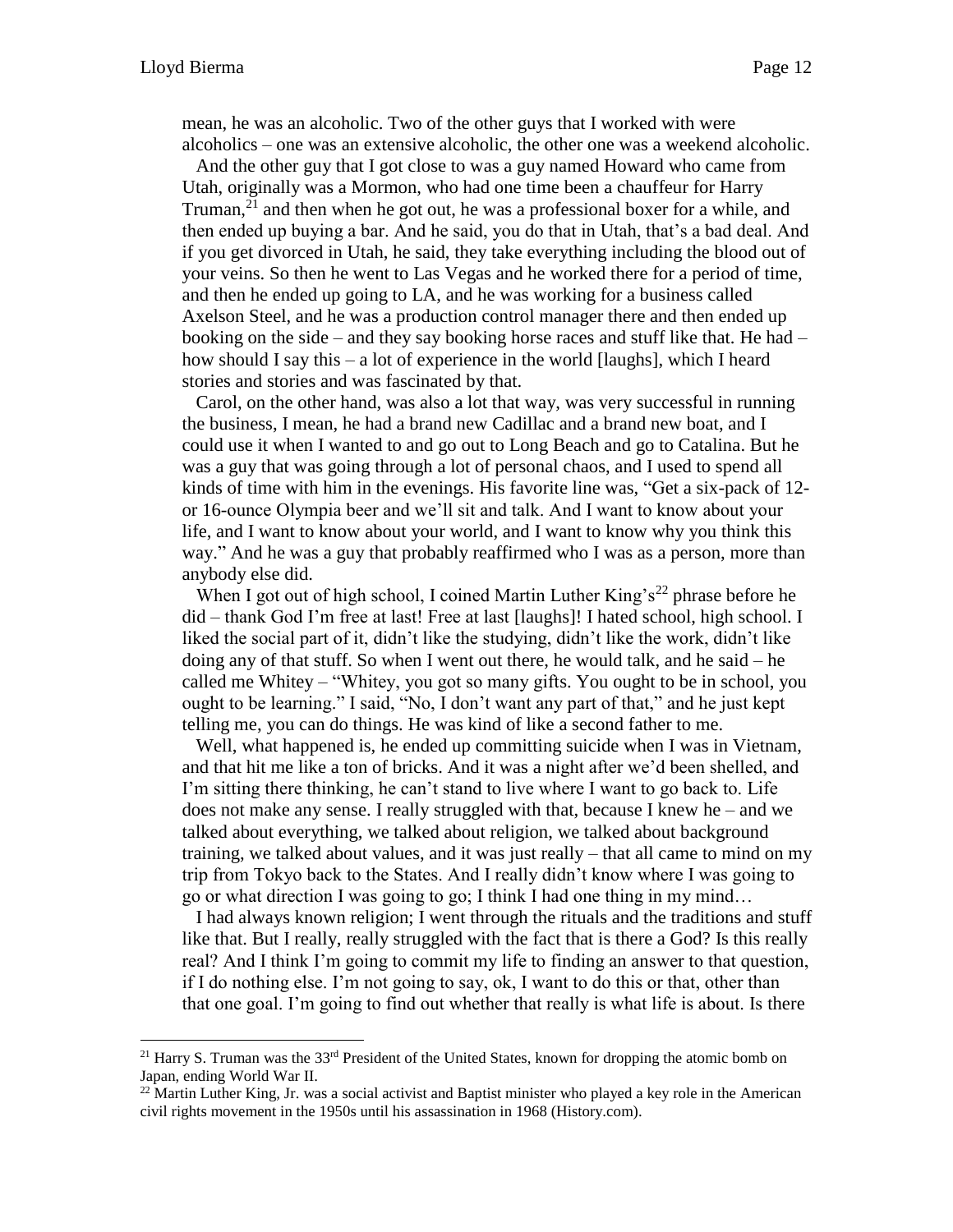a God? On hindsight, very arrogant statement, because I was thinking *I* could decide to figure out if there was a God. On the flip side of the coin, but I did learn about it, I think I very much came to the reality that, when you search God, he will bless you. And it's beyond comprehension in that respect.

So what I did is, when I landed in San Jose, I had a girlfriend that I had been communicating with in that area. I spent about 5 days, 6 days there, I think, and then I headed back this way, was here for 4 days, I think. And my plan was to go to Santa Barbara, California, because I had a good friend there. But I also had a brother who was in Michigan, who was a year and a half younger than I was, and he had gone to Dordt for a year and a half and then was kicked out and moved to Ogden, Utah, lived there – in fact, I visited him one Fourth of July when I was in California – first plane ride I had, I flew out there to see him. And he was going to get married in June, so he wanted me to stand up at his wedding, and I kind of debated that. I wanted to go back to California.

Well, when I was here four days, I had a chance to catch a ride to Michigan. My mother couldn't figure out why I couldn't stay around home, and I was terribly restless; I just wanted to go, go, go. So I went to Michigan and met him, and I had a sister there – my younger brother and sister are twins, a year and a half below me, and they were both in Grand Rapids at the time. And so my brother kept saying to me, "Why don't you get a job? Why don't you hang around here for the summer?" And I said, "Well, I debate that." But I did; I went to Keeler Brass and I applied for a job on Friday, and they hired me right away, and Monday I went there, and I stood in a line and I watched the people walk in. Nobody smiled, they punched a time clock, the machine started, it was clang, bang, bang, bang. And it just about drove me nuts, and I was there for two days, and I walked out – couldn't handle it. I was used to listening to the crickets at night – the machine, whether it was a 30 caliber, 50-caliber, ingoing, outgoing, all that stuff, and all of a sudden it was just *kshhh*!

And I went to my brother and I said, "You're going to have to find somebody else to stand up, I'm heading to California."

He said, "What could you do?"

I said, "Well, I got to be outside," and he said, "Why don't you try construction work again?"

I said, "Well, I could probably do that."

I called a guy up, saw an ad in the paper, and he said, "Yeah, I'm starting a job in Rockford, Michigan, tomorrow."

I said, "Well, how far is that?" It's 25 miles from where I was at. I said, that's too far to drive. Called the next guy up – my brother saying, "Call another one, try another one!" So I called another one, called the guy up, and he said, "Yeah, I'm starting a house tomorrow, it's about a mile and a half from where you're at." I told him where I was at in Michigan. So I thought, well, I'm not in a big hurry, and I want to sort things out, don't know where I'm going, what I'm doing, so I did start working there. Got along with the guys good and went to my brother's wedding in Wisconsin, came back, and in the meantime, I got to meet one of his good friends, and this guy was from California, originally recently, so we had something in common. And his dad was the head hydraulic engineer, I believe, for Bendix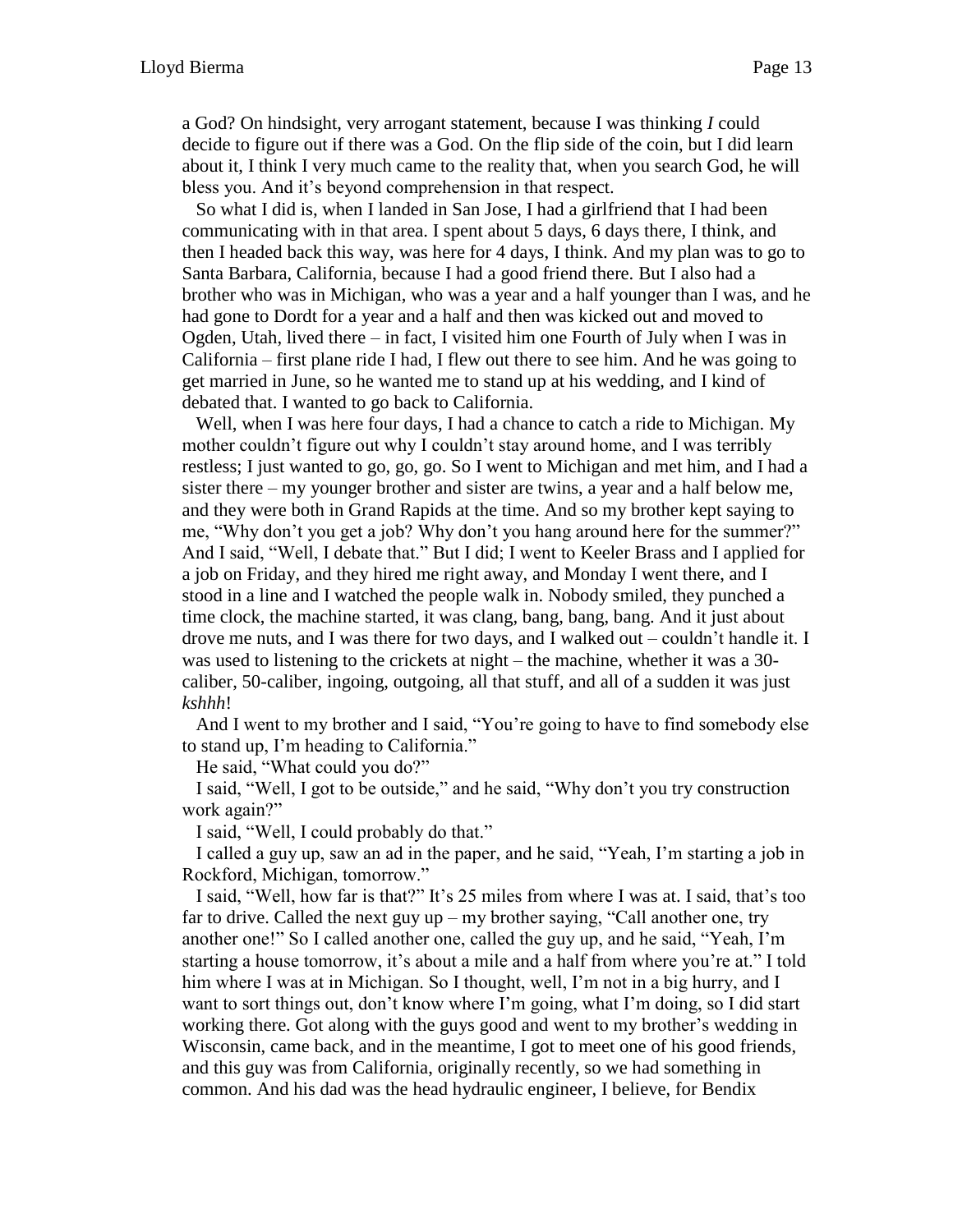Corporation or whatever – he worked on atomic submarines. And his parents were divorced and his father ended up marrying his secretary and had a baby with him, but anyway, Don got into a lot of trouble. I mean, he was in jail when he was 13 years old – stole a car, went across a military reservation, ended up in the days when you got thrown in jail whether you were a juvie or whatever. Got popped by some guy there.

Then he and another kid who was an orphan took off, and they traveled around the country in an old car, just looking for themselves, and one of the other guys that he was with, John De Jong, they went down through Texas and Florida, and then they ended up on the East Coast and then John went to a revival meeting and was converted. Don would go to the bar on Sunday and drink, and John went to church [laughs]. But anyway, they got to Michigan, and then John decided to go to school at Reformed Bible College, and Don said, well I'm riding back to California, and got to Lake Michigan, couldn't go any further, went back and decided to go to RBC at that time, Reformed Bible College, and struggling with a lot of religious issues.

And I met him, and then we had long talks. And he said, "Lloyd, you ought to go to Reformed Bible College, that'd be good for you." I said, "Not my thing, man. I don't need to go to that." What I did is ended up going there, registered at the last minute in the fall and went to school there for a year. And as a result of that, met my wife through a whole other set of circumstances…

Had a prof that put a lot of pressure on me to work in a church, and I said, that's not my thing. Another one wanted me to work at Muskegon on the harbor there, doing mission stuff, and I said, that's not my thing. I said, I came here for one reason. I wanted to figure out whether God existed or whether I knew God. I said, I did not come here to be a preacher, I did not come here to be [laughs] full-time evangelist or anything of that nature. Well, the upshot of the whole thing is that I ended up in Battle Creek doing that, working with the church as a counselor because of the tremendous amount of pressure they put on me. And it was the dean of the school who got me in a corner – met me in the hall one day – and said, "Where are you going this summer?"

I said, "I'm going back to California; I've got a job lined up, and I'm going there and moving there."

He said, "No, you're going to Battle Creek."

I said, "No, I'm not going to Battle Creek."

"Do you know what Farel said to Calvin when he was going to leave Geneva?<sup>23</sup> You shirk your duty, and may God condemn your soul to hell." I mean, that's really what the upshot of it was, and I said, crap [laughs]. This puts me in a miserable bind. But out of that, I ended up meeting my wife, and got two wonderful kids, a kid who travels more than I did…Then I ended up going to Calvin for four years, and then I ended up going to law school and went into law business in Saginaw, Michigan, for three years, then moved back here. Been here since.

 $23$  Christian reformer John Calvin was fleeing to Strasbourg for academic study in 1536. He stopped in Geneva, Switzerland, on the way, and William Farel, a reformer from Geneva, begged Calvin to stay. When Calvin resisted, Farel cursed him, so Calvin remained in Geneva to reform the church (Mathis).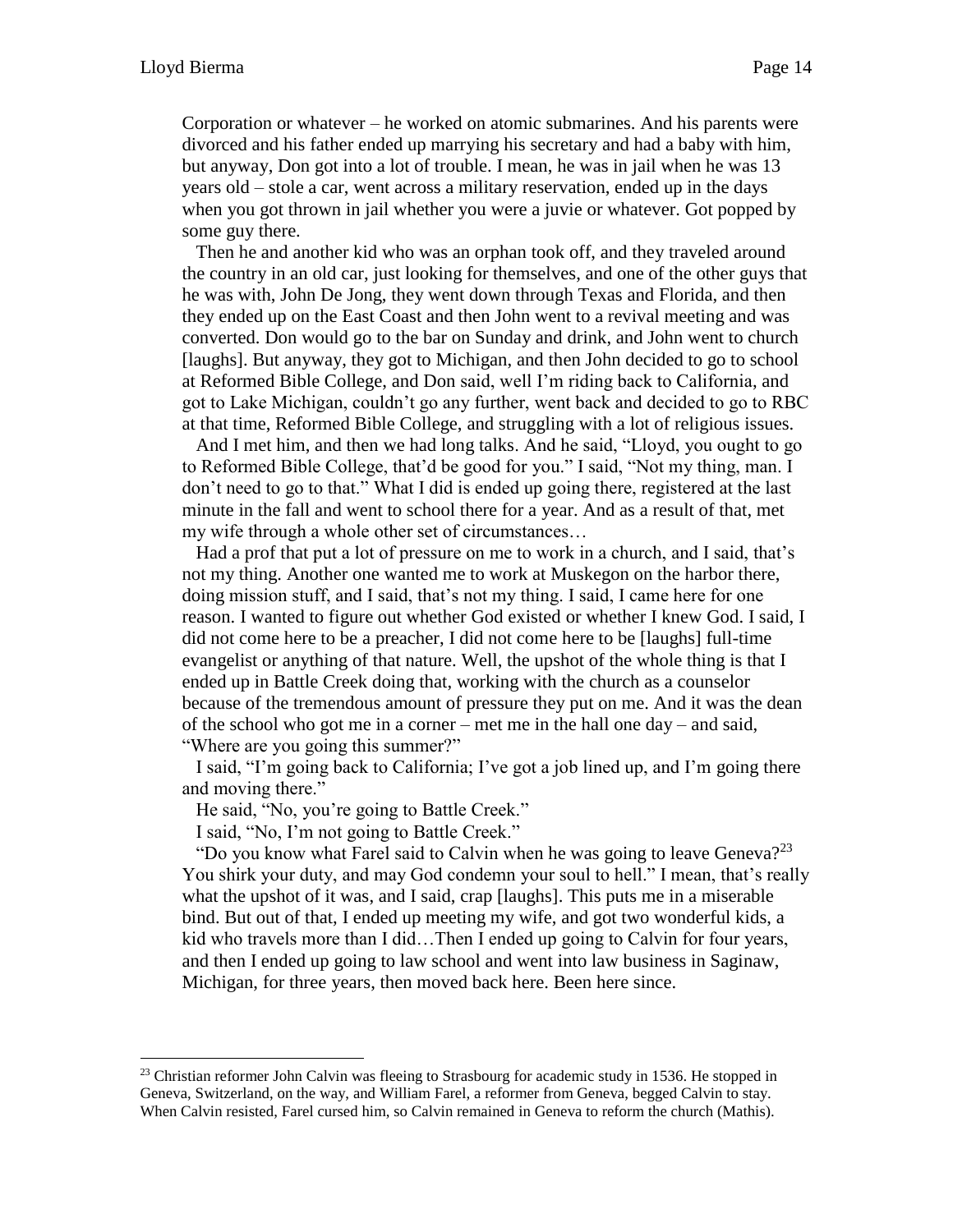- SB: So, would you say your experiences in Vietnam, was that part of your experiences right when you got back? Did you feel like whatever actions you took were somehow influenced by what you had experienced over there?
- LB: Oh, very definitely. I think there was a number of things that affected me, and I remember one time when I was by my brother, I think, it was about a week after I was there. He had an alarm clock, and that thing went off in the morning, and I took my fist without even thinking and hit it and knocked it across the room, just smashed it. And it was just a foreign sound, so you reacted that way, I mean, whenever you heard something like that. In that sense, there were a lot of things that you were on edge about.

On the flip side of the coin is, what has value? What's worth pursuing? What's worth doing? There are a lot of people that didn't make it back. How do I pay respect to them? You know, I mean, what about my citizenship responsibilities that they obviously can't fulfill? I went through a whole range of questions about that, and how do you help people? How do you understand people? So that was kind of the whole process. So yeah, it affected my world, it affected my life.

Do I begrudge the experience? No way. I've said this before, and I say it again, when I was raised on a farm, experienced scarcity, later experienced abundance. When I moved to California, I lived there for four years in different environments. We lived in the inner city, I lived in the ghetto. In Michigan – I went through a bunch of crap there. Those experiences, when I compare living in California, drifting around the way I did, to college education, that's worth every bit of a college education if not a whole lot more because if your eyes are open and you run into relationships with people I worked - and when I worked in the construction crew, I worked with Hispanics and blacks, and I ended up being a laborer foreman because of the fact that the guy that I'm working with wanted me to follow them around. We were having all kinds of union problems at that time, and I would end up with the job steward from LA local, Felix, who was a Hispanic, at that time. The other local had a black job steward, and I was caught in the middle of those guys quite often. And I say caught in the middle – they'd come to me and say, they're not doing their job, and it was a triangle, the white people griping about the blacks and the Hispanics, and the blacks and the Hispanics were griping about this group and that kind of experience is immeasurable. And I appreciate it very much.

So did it affect us? Sure. How'd I raise my kids? My son's best friends, I think, when he was young here in Sioux Center were people from Cambodia. Where does he live today? He lives in Nepal. He's always had a huge passion for poor. Did we pass on those values? I think so. Were we responsible for his decision, no, I think he did that on his own, but I mean certainly we laid some seeds there. You know, that's part of the whole experience.

SB: Have you ever gone back to Vietnam?

- LB: No.
- SB: Would you want to?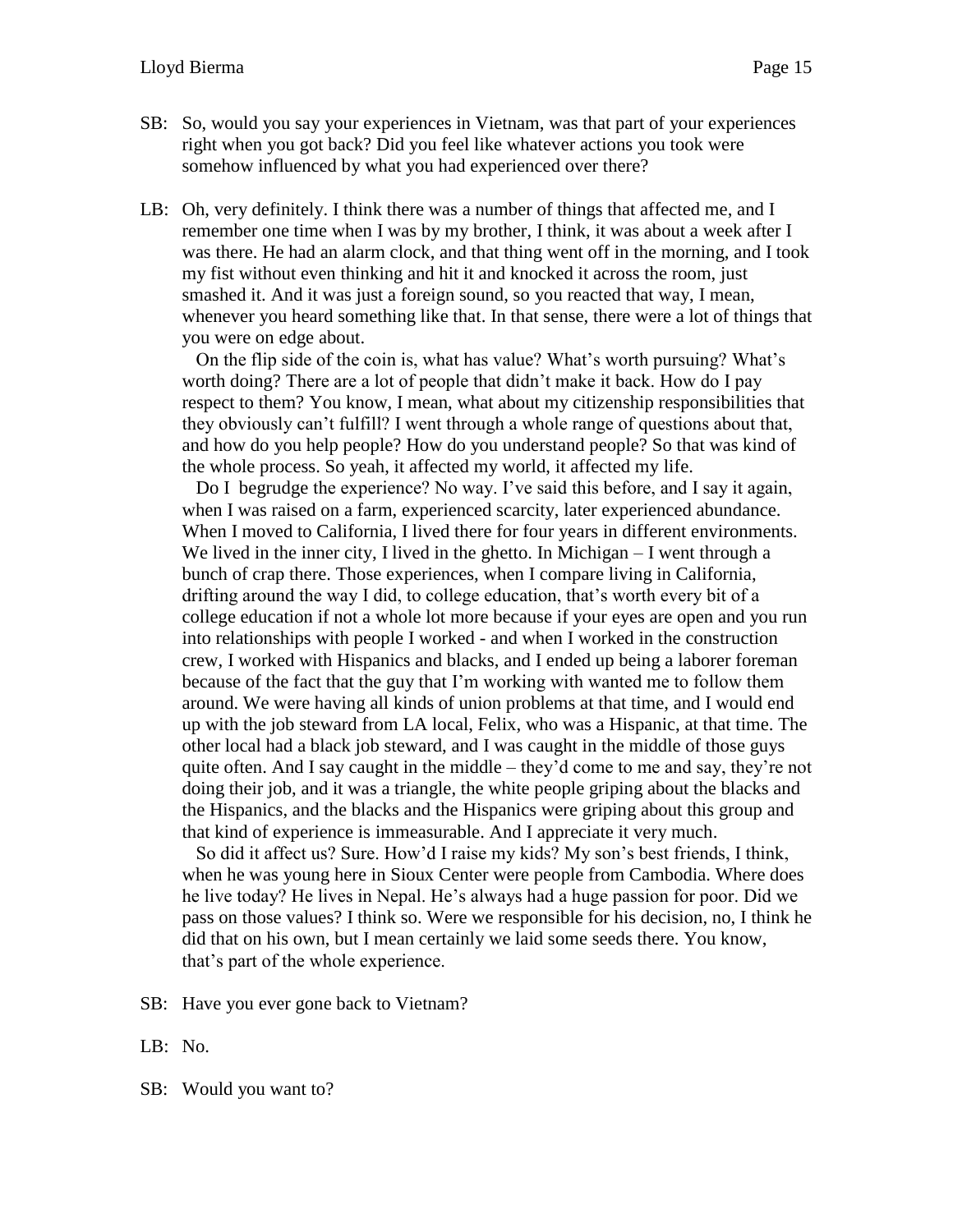- LB: I think I would. Obviously if I did, I'd like to go to the areas where we were at, see once what happened to those areas. My son and his wife were living in Bangladesh, and when we went over to visit them in Bangladesh, their very good friend was a native Bangla guy, and his wife was from Vietnam, and from Saigon. And then the Chinese area where there's this certain Chinese sector of Vietnam, so we got to talking about that, and she said, oh, they heard stories about that because of where things were at and so forth, and then I told her where I had been up there, and she knew generally where that area was, and she says, "You come, I show you Vietnam." She wanted to try to encourage us to go back there. So, yeah, it's open question.
- SB: Have you ever been to the Memorial in D.C.?
- LB: The Memorial in D.C.?
- SB: Yeah, the Vietnam one?
- LB: Yes.

- SB: What were your emotions and reactions to that?
- LB: You can't help but think about a lot of wasted lives. When I went to school too that was another thing I struggled with. I was very disappointed in a lot of the ways we as Americans acted in Vietnam. Example, going down the road and watching an American throw a grenade at a water buffalo out in the field. Now water buffalo is essential to the people. The second thing is, we had this whole – how should I say it? – mindset, and I'd heard a lot of this crap early on already, and I say crap – communism was going to take over the world. You know, if we let Vietnam go, it would be this John Foster Douglas' Domino Theory,  $24$  it's going to be one after the other, boom boom boom, and they're going to take over everything. And Vietnam is rich in minerals and resources, and we have to make sure…

When I got out in the field there and worked with those Vietnamese, I mean, they didn't know the difference between a democracy and communism. All they wanted was to farm in their little fields in their little place and be left alone. And here we're turning everything on them between powers that are fighting and putting them in the middle of something, which is crappy for them! I mean, these people are trying to survive – in the day, I got to be friendly to the Americans; at night, I got to be...And they were abused in every sense. They were shot - My Lai<sup>25</sup> doesn't

<sup>&</sup>lt;sup>24</sup> Bierma is talking about John Foster Dulles, the US Secretary of State from 1953 to 1959 who was very opposed to communism and advocated the Domino Theory, the belief that communism would spread from one country to the next until it dominated the world. This idea shaped US foreign policy during the Cold War (Llewellyn et al.).

<sup>&</sup>lt;sup>25</sup> A company of US soldiers brutally killed over 500 women, children, and old men in the village of My Lai in 1968. The US Army covered up the massacre for a year, fueling anti-war sentiment and dividing the United States over the Vietnam War (History.com).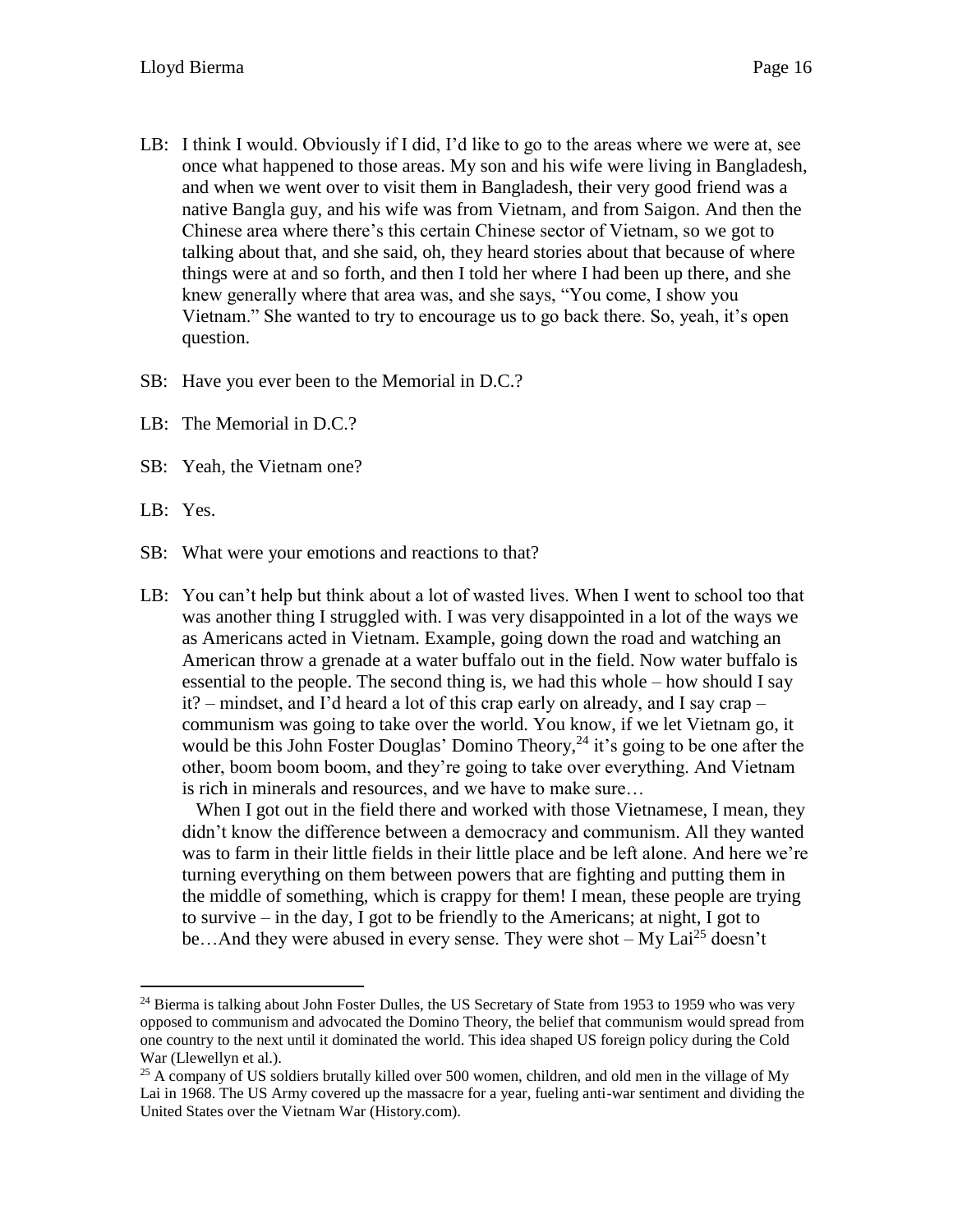surprise me at all. There were instances where we shot at stuff that I just thought, this is just plain stupid.

But when you're in the middle of it, you don't have time to sit there and say, ok, now I'm going to contemplate that for a while, while somebody shoots me. You shoot back, you kill back. And I was antiwar when I got back. I just thought, if this is the way we fight battles, we have no business being over there. Now patriotism is good. Blind patriotism is not. And so I really struggled with that.

- SB: So did you ever participate in any antiwar demonstrations?
- LB: Yes, a couple of them.

 $\overline{a}$ 

- SB: Where were those at, do you remember?
- LB: In Michigan, yeah. And antiwar in a sense that I didn't like the extreme antiwar<sup>26</sup> people, you know. I had a lot of conflicts in this sense. When people ran to Canada,<sup>27</sup> I didn't like that either. I didn't like that kind of action that would say run from your duty or your responsibility. I felt it more important to, you know, if they want to call me into the service, I'll go into it, but I think I changed my views about whether I'm going to blindly say this is fine. In other words, when a commanding officer tells me to do something – that was an experience too in Vietnam, I think really stuck with me. When I went over to Vietnam, we had a commanding officer - I wouldn't have followed him across the street. Later on we had a Special Forces officer – I would have followed him anywhere. I trusted the guy, I knew what he was…To me, it demonstrated a big difference in leadership, a big difference in the way you handled yourself. Did those things carry over? Absolutely. Why do some people follow some people and some people think they're leaders and nobody's following? You look at a lot of that stuff, so those were good learning experiences.

Yeah, as far as the war was concerned, I mean, I don't think I ever felt at any time that we should have accolades or praise or anything like that for doing what we did. It was a duty, and you do your duty and that's it. And I guess I wasn't programmed to tell people, now you should really treat me special because I'm a vet or anything like that – my mind just doesn't function that way. I mean, I don't think in that regard. Is it nice to receive? I think there's more comments today than there certainly were after we got out of the Vietnam War. You know, the people will say thank you for serving and so forth, yeah. I did my duty, I mean, that was what I was called to do at that time. And so I can't really say that I was looking for anything. Still don't.

SB: So do you participate in any veteran's organizations now?

<sup>&</sup>lt;sup>26</sup> Antiwar activists turned to violence in the late 1960s, fighting the police, forcing colleges to cancel class, blocking roads, and burning buildings ("The Antiwar").

<sup>&</sup>lt;sup>27</sup> An estimated 20,000 to 30,000 draft-eligible American men fled to Canada as immigrants during the Vietnam War. Many deserters also went to Canada ("Canada and the Vietnam War").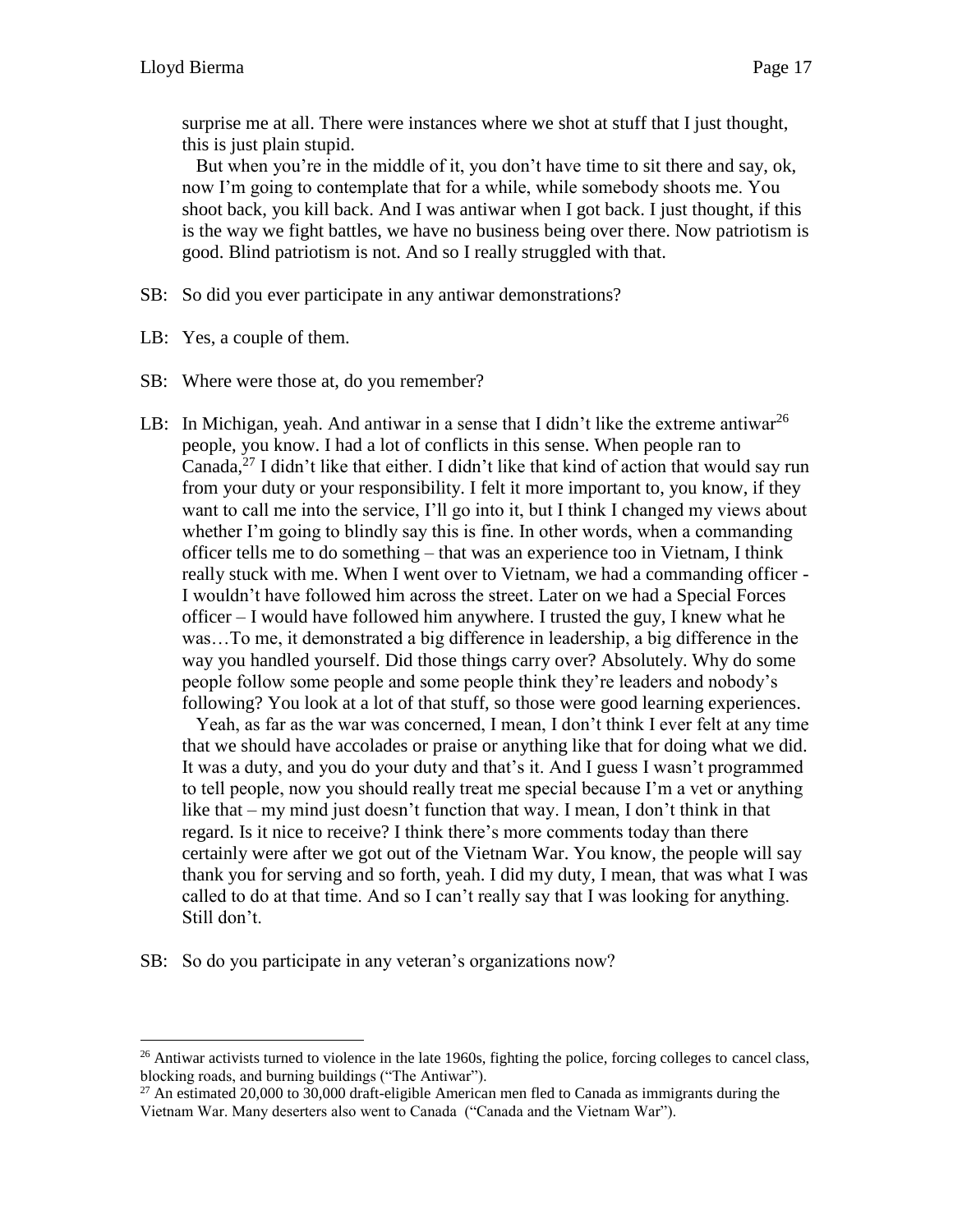- LB: No, I do not. I shouldn't say participate, I guess that's a good question. When you say, I'm not an active member of American Legion, I'm not an active member of the Vets. I did go to the Sunday memorial service for veterans – in fact, I spoke already at the Memorial Day services. In fact, I think I did it a couple times. I participated in most marches and so forth because I do, I respect the vets. But I also retain the right to have different political views on some of these issues. And I say this: when I went over there and served in the service, the best phrase that I know how to explain it is, I did it for the weak and the meek, the ignorant and the unaware, and the poor and the meek. That's the composition of our society. If you want to reverse it, you can say it for the weak and the meek, the poor, ignorant and unaware – there's a lot of those. And so you do it for them. That doesn't mean they all have to think the same way you do, that doesn't mean you all have to be of the same mold, same mindset. That's probably my balance [laughs].
- SB: Sure. In terms of popular culture, are there songs that kind of make you remember certain things about Vietnam? Have you watched any films about it? Or do you like to stay away from those kinds of things?
- LB: I pretty much stay away from it. If I look at it on hindsight, if I had to do it over again, I would have gone in the Special Forces for a variety of reasons. Number one is, I don't think that the mindset really adapted to guerrilla warfare, and I did quite a bit of study in guerrilla warfare – it's hit and run, attack, and so forth. The Special Forces, I think, were trained to live with the people, not away from the people. They were highly skilled, and I had involvement with them when I was in Alaska, had involvement with them when I was in Vietnam. And I appreciated that they were trained.

Not saying that the regular Army was all bad  $-$  it was the idea so much that the structure of fighting the way we used to fight is what we should do today. So I agree very much with the Navy SEALs being used for surgical operations, if you want to call it that, Special Forces, specially trained groups. An example: in our compound in Vietnam, there was a little town close to us. At night, we all retreated to our base, we were inside the base. Town people were out there – they were very vulnerable to the VC and to anybody else that was around. And so, do we help them by doing that? No, I mean, you protect yourself. Special Forces lived in and among them in the villages or wherever they were trained, and that to me is a much better way to deal with them, because a lot of this stuff was political. And I say political underneath – how do we change people's minds? Well, you show them you care about them – you care about their safety, you care about their families, you care about their food, you care about their security. And we didn't demonstrate that with the regular Army, and so why would they believe in us? Why would they think that they should help us? They were survivors – helped the VC at night and helped the Americans during the day. And that just doesn't make sense. It's not a realistic approach to resolving a international problem.

SB: So, just kind of some concluding questions then for you. Have you ever talked about your experiences in Vietnam to anyone before?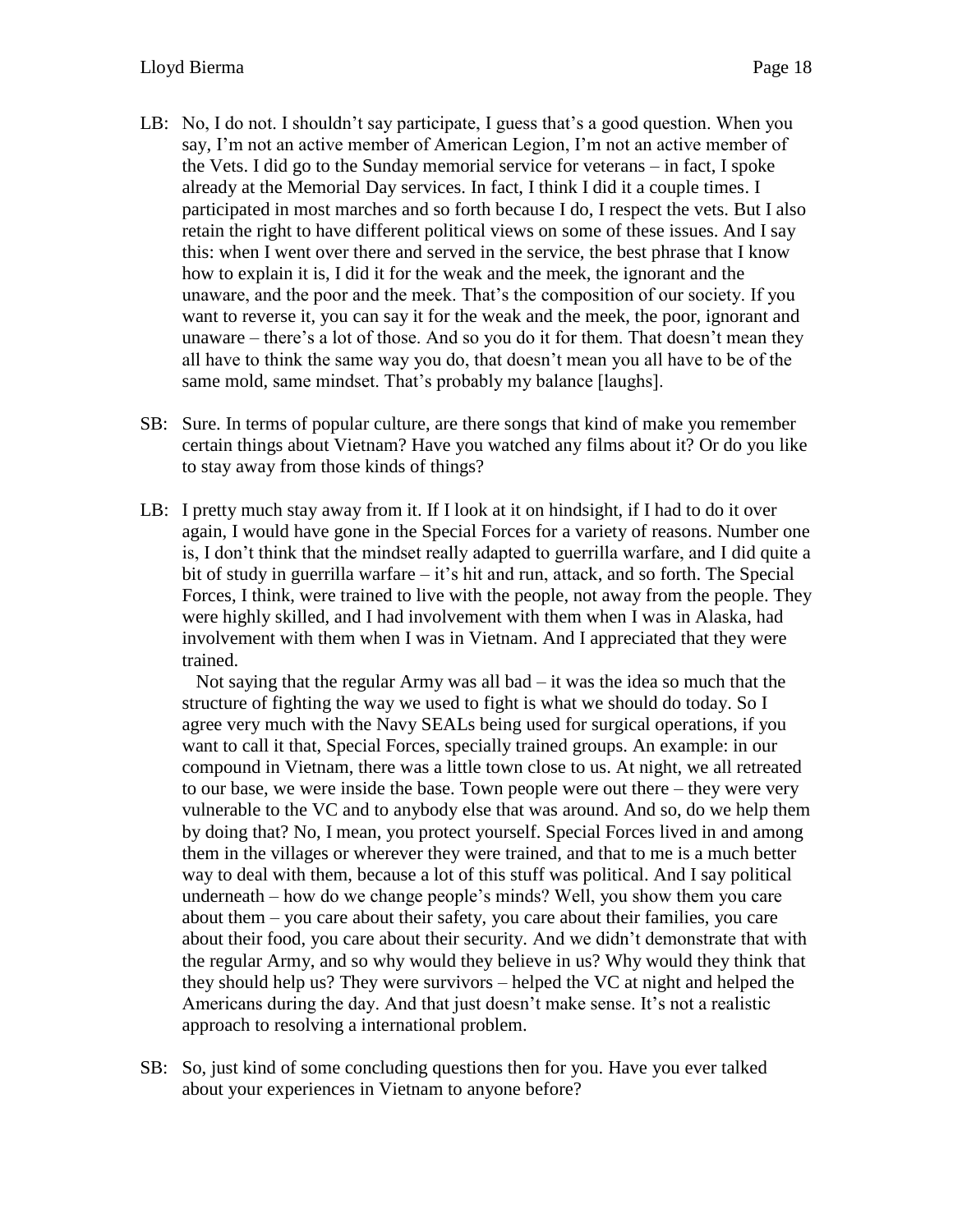- LB: Depends how much I had to drink [laughs]. That's share experience: oh, where were you at? Oh, what was it like? What were you doing up there? And so you share those kinds of stories.
- SB: Was your wife interested?
- LB: In Vietnam?

- SB: In your experiences in Vietnam, yeah.
- LB: Yes, to a certain extent. I think it's harder for her to comprehend that I mean, my wife is a compassionate, do-gooder person, has a hard time understanding violence. I've watched *Platoon*<sup>28</sup> once because somebody told me, you really ought to see that, and it brings back memories, and these are things that I didn't like about it that stick with you.

When I started school, I had a very hard time describing anything without using four-letter words. I mean, that was my vocabulary. And when I listened to *Platoon*, the trash talking, the crass talking, stuff like that – man, oh man, that could fit right back into my vocabulary right now. And I don't want to reinforce that, I don't want to use that again. And I can slip into it very easily if I get angry, you know, blankity blank blank blank blank. I mean, it comes out just *whoosh*! Just like that. In that sense, my wife is very much opposed to violence, opposed to a lot of that stuff. You know, I think she realizes it's been part of my life and my world, there's no question about that. Hopefully you don't fall back into some of the bad stuff, so that's the way it is.

- SB: So has it placed any tension on your personal life, moving forward, or were you able to detach from it?
- LB: I think I could detach in part. I suspect the military probably had more of an effect you know, the overall types of things in the military. You get little quips and quotes all times like, my wife had to do something the other day, and we were talking about that – I said, it's front and center, immediately if not sooner. That's military jargon [laughs]. Just some of the quips you pick up when you're in there, about to get this done immediately, pronto, don't waste time. And she is a person that doesn't waste any time, she's very, very efficient and very good. But she'd probably say, yeah, there are things that show up in his world and his life that I might not say would be there if it wouldn't be for some of his past experiences. Yeah, I don't know how to answer that question. She'd have to answer that.

Nightmares  $-I$  don't think I have nightmares per se. Obviously, there are things that I do wake up sometimes, middle of the night thinking about something, sweating. And it may be tangentially related to that…Like I said, when you have

<sup>28</sup> A movie from 1986 by former Vietnam solider turned director Oliver Stone, *Platoon* approaches the war critically, showing its brutality and violence (Sullivan).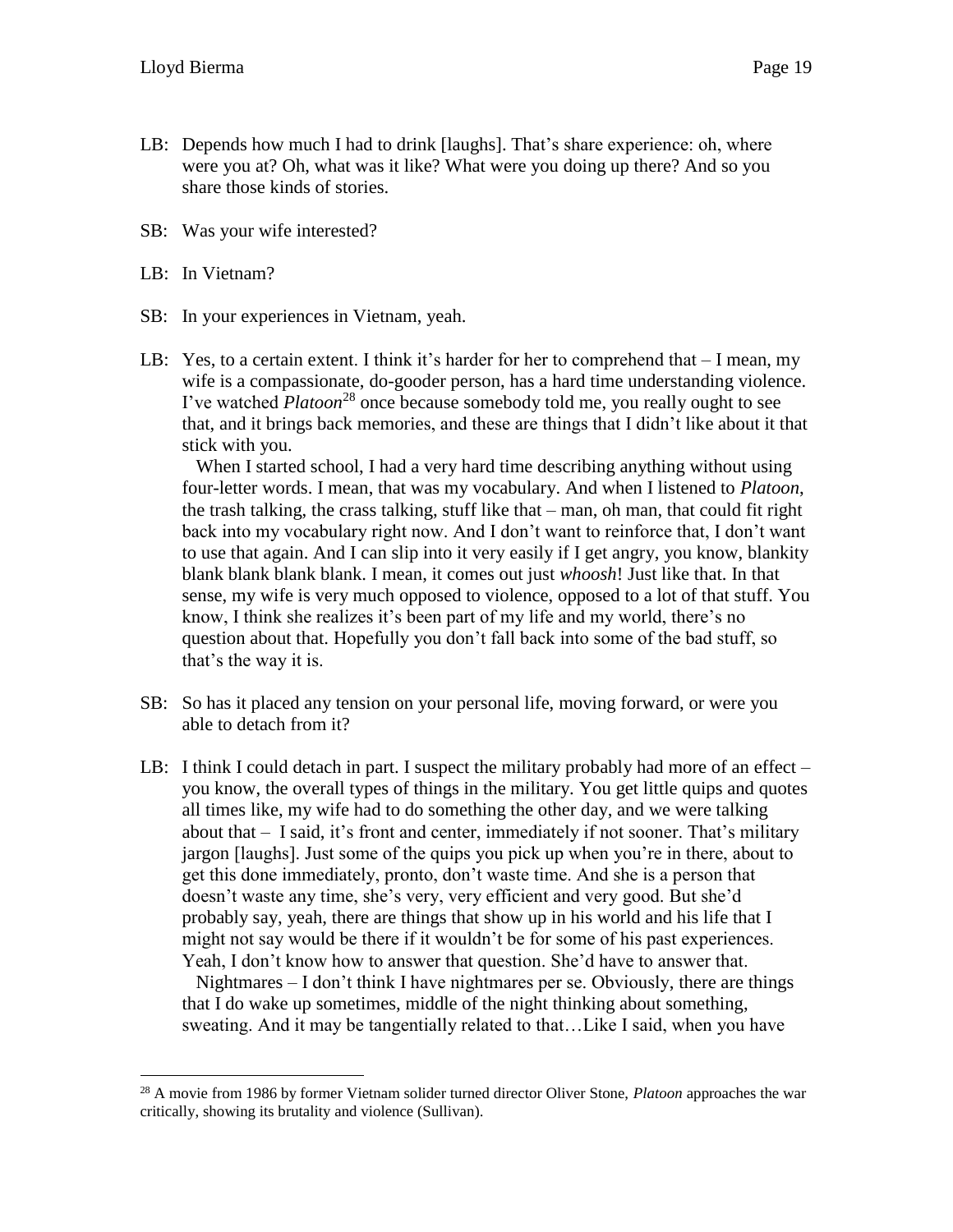emotions that go from fear to anxiety to joy to sorrow to that whole gamut, they do have an emotional side effect in your world, in your life.

What really still hits me hard, and I have a hard time emotionally controlling it yet, is when I think about Carol Roberts, the guy that I was with. I mean, he was…I just struggled with the fact that he had such a difficulty with life. I mean life in the sense of a heavy boozer. When I went to work with him, he'd come in at 10:00 and he'd be there until about 11. "Hey Whitey, run down and go to Harry and get me a six-pack of beer." And that was his lunch. And then about 2:30 in the afternoon, "Hey, run and get me another six-pack of beer!" And by the time it was 4:30, 5:00, he was half-sozzled, and that was an interesting world to me. And Harry was a Jewish guy that had a little 7/11 type store down the street, and it had bars in front of it, it had graffiti on the doors.

Even little incidental things that I think about now – he blew his head off with a shotgun. I used that shotgun when I was working late shift with another guy, and it was 9:30, 10:00, and two kids came in. And we were in kind of a fenced-in compound in Compton on Alameda Street. And it was a tough area, but these two white guys came running into the shop, bleeding. One of them had been hit with a tire iron, and they had a carload of blacks after them. And they were just desperate – they were Navy guys – "Please take us to the boat in Long Beach! We'll pay you, we'll do anything if you'd help us, these guys are after us."

And I said, "What's the problem?"

"Well, the car across the street, they're there, there's six of them in there."

I said, "Don't worry about it." I walked into the office – we had a shotgun in the office, I pulled it out, slammed in three shells, walked back out with the gun, pointed it across the street like that, and those guys *werrrr*! And they pull ahead, I said, "Get in my car." So I take the shotgun, get in the car with them, and we drive down to Harbor Freeway. I said, "I'll tell you what, I'll drop you guys off here, you have to hitchhike or make your own way back."

So I drove back to the shop, I walked up, I drove into the compound area there, and here comes that car rolling around. Stops across the street, I get out, drop the shotgun like that, and these guys were gone right now. I walked into the office, pulled out the shells, put them away, went back to work. Didn't think anything of it. I mean, or anything other extraordinary. And that's the gun he used to kill himself, so he had that around the office probably for that kind of protection. You know, you look at that kind of stuff…it was part of the world at that time. Like I said, I was living like a millionaire kid – he had a boat, a new Cadillac, I used it whenever I wanted to. That was another dimension of that relationship.

- SB: Did you have any kind of closing thoughts about your experiences in Vietnam, or anything else that you wanted to mention?
- LB: I would say this: I'm a person that likes variety, I don't have a tendency to get locked in on one particular thing, too tight. I've been very blessed with a wide variety of experiences, and I say wide variety of experiences from, like I said earlier, being raised on a farm, scarcity, experience abundance, from doing farm labor to worth ethics that were learned to obeying higher authorities to seeing life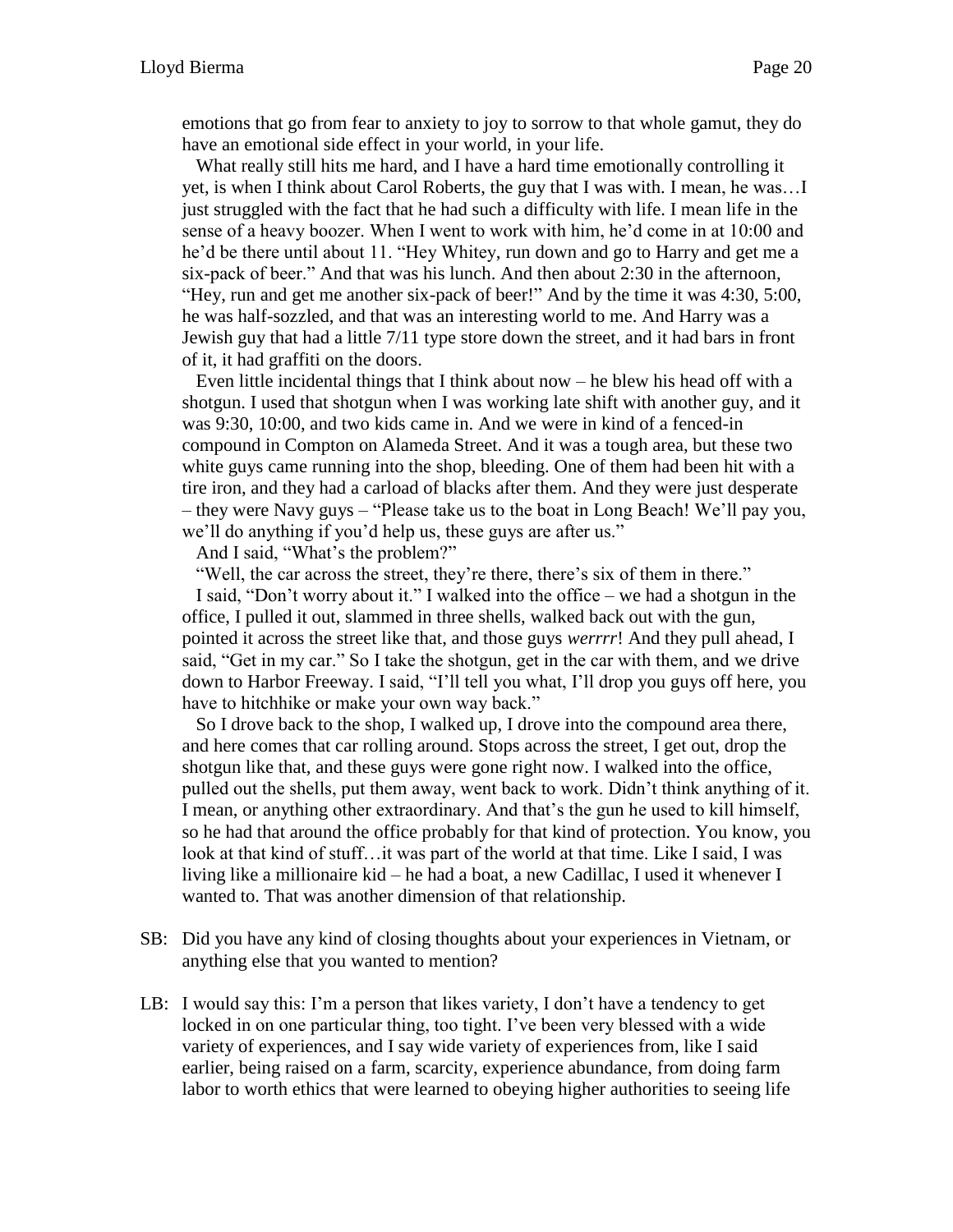from a totally different dimension moving to California, not knowing anybody and being exposed to people that were good people but a whole different set of life expectancies. I mean, from Howard as a Mormon to Carol as a nonbeliever, always struggling, trying to figure out religion is all about, to losing him, to experiencing war in its many dimensions, to living in the inner city ghetto, which we did for two years, and we had our house broken into, you know, I mean, all the hostility and hate of the 60s and the 70s, to ending up being a construction worker that was supposed to be going nowhere, to ending up sitting behind this desk here in a law office [laughs].

To make me laugh and say, I have been very blessed; the Lord has really answered promises that I never expected. And putting up with somebody that was very arrogant and egotistic thinking that I could find out if he was there – he told me, he was the one that decided that I should know him and pursue him in a sense of feeding my inquisitive mind about those issues. So I've been blessed, thankfully. And don't get me wrong, I'm very humbled by watching a veteran that has lost limbs or legs, or mentally going through a lot of shock and so forth, and I have nephews that were in Iraq. I see some of those issues, and thankful that I survived the way I did, not because I was so good, it was just I was blessed.

And physically, I've been able to do a lot of things that  $I$  – that's another dimension of life – I still play basketball yet, periodically, and enjoy physical activity, climb mountains. My brother lives in Colorado, climbed Longs Peak, Blanca, Pike's Peak. That's been a blessing, too…

Life has many experiences. Traveling in a car when I was a kid, always 100 miles an hour [laughs]. Tickets, yeah, I got a lot of them. Enjoy life? Yes. Enjoy people? Love people. And I agree very much with Gerry Spence<sup>29</sup> – he said one of the biggest problems you have is what you have to be able to do and define as a lawyer is, number one, do you love people? And I say love people not in the sense that you agree with them politically or anything like that, but just that human dimension of figuring out where they think and how they do and where they're at. And that's just an exciting part of life, especially in this practice, from divorces to family feuds to business relationships. And all that, I think, plays into what my background was. I can talk to military people and have an understanding, ex-military people – my nephew came to me when got back from Iraq, he did three tours there. And he said too, you talk to some of the guys, and you talk to people, but they don't understand the way you understand. And I don't know if I understand because you can't live through every experience or know every experience, but you do keep your sensitivity level up, so…So, that's part of my story.

- SB: Well, thank you for sharing with me. I really appreciate it. Quite a life [laughs].
- LB: Yeah, like I said, my son, when he was a senior in high school, said to me, "Dad?" And he didn't like school either, goofed off a lot, did a lot of other stuff. "Do I have to go to college?"

 $29$  Gerry Spence is a trial lawyer who has tried and won many nationally known cases and has spent his life fighting for the poor, injured, and the forgotten. He has never lost a criminal case as a prosecutor or as a defense attorney and has not lost a civil case since 1969 (*Gerry Spence*).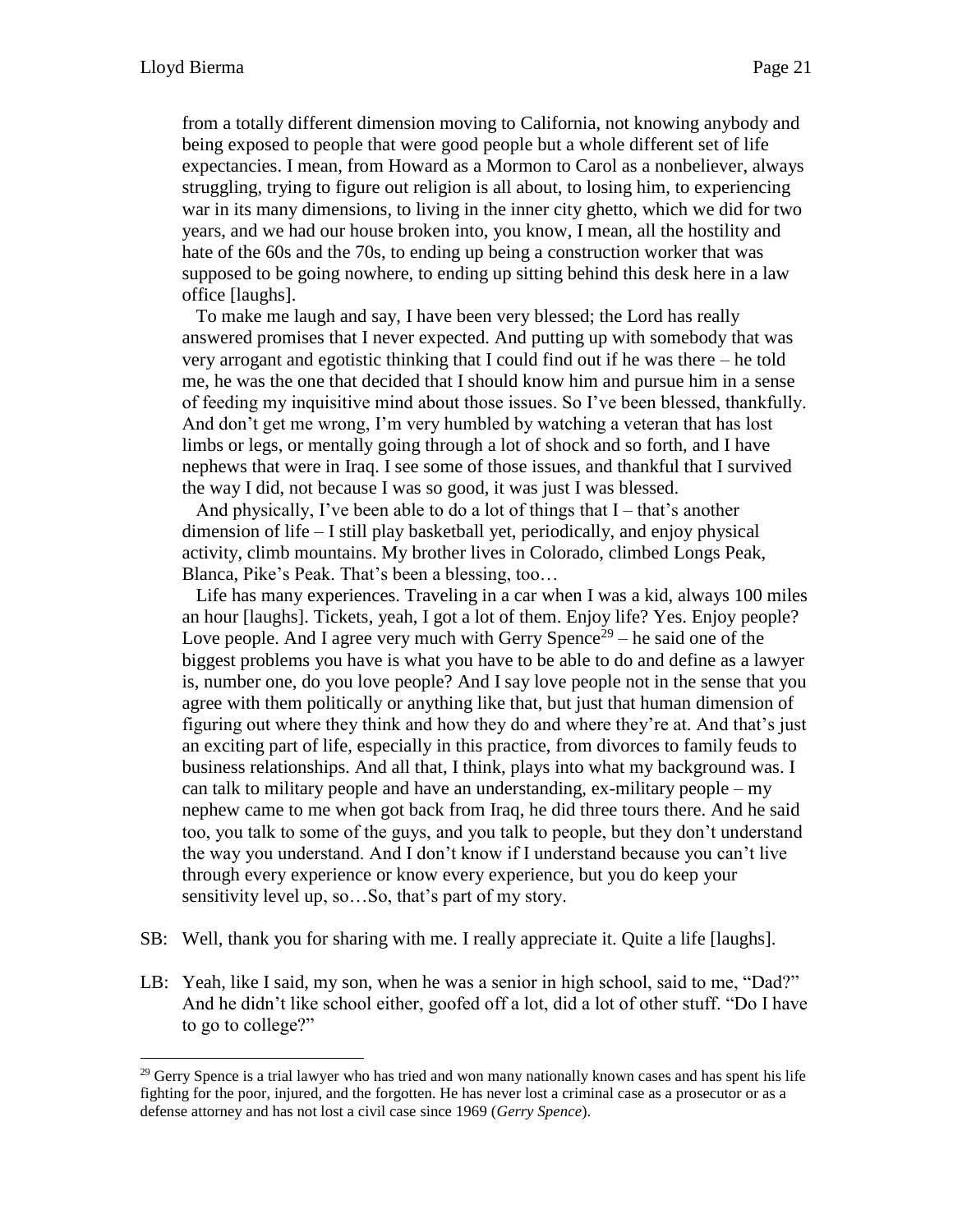I said, "Troy, your head's not in it, don't do it. You're not ready for it." "Really?"

I said, "Yeah, I mean it." That was in March. He went up and told my wife, and my wife said, "What did you say?"

"He wants to know if he should go to college; he's not ready for it." She said, "Well, I don't like it, but I got to agree."

So he went to work, construction crew for a summer, had a great time, caroused on the weekends, and then fall came, a bunch of his friends went off to college, wasn't as much fun, got into the winter – cold, wasn't any fun at all. Next spring, he came to me and said, "Dad, I think I can get a job in Holland, Europe – greenhouse. What do you think of that?" I said, "Opportunity of a lifetime, grab it."

So he did, he moved to Europe and he went to work in a greenhouse, and he worked there for 9 months, 10 months. But while he was there, traveled through England, France, Scotland, Switzerland, and backpacking, going up to England, Scotland. He went there and just met guys and stayed in youth hostels and so forth. Came home and was home here for about three months, worked at a golf course at Okoboji, and then moved to Australia and worked in Western Australia and ended up running into a kid there that was from Denmark. They became bosom buddies and they bought an old car and spent a month on the West Coast learning how to surf, diving. And then he took off, we didn't know for sure where he was at for a while - we didn't have bad relations or anything  $-I$  never paid for anything of his. I have a rule about that, I'm pretty sticky. You know, kids got to learn to earn their own way. Well, he did. I mean, he got out of high school, and he didn't even talk to me about money ever other than you got to take care of yourself. Well, he had done that, but he had sent money home, and he was using his credit card, and then they stopped him because he hadn't made a payment on it. And he called up, and I said, "Where in the heck are you at?"

And he said, "Well, I'm in Sydney, I'm heading to Melbourne tomorrow."

I said, "Well, at least let us know when you make a general move, so we know where you're at."

"Ok, Dad." Well, then he called and he was up in the Barrier Reef 1500 miles north, ran into a bunch of Danish kids, went diving with them. He spent about three and a half weeks there, four weeks there. And then he called, he was back in Sydney. And then he called and he was in New Zealand with some other guys, running around there. And then he came back.

"What do you do now?"

"Well, I'm going to go to Brazil."

"Why Brazil?"

"I met somebody there." So he was home for a little while, and all of a sudden he started reading, and he was at Okoboji working the golf course there, and start reading and reading and reading.

One day I said, "When are you leaving?"

He said, "Well, Dad, I think I'm going to go to Reformed Bible College in Grand Rapids."

I said, "Why's that?"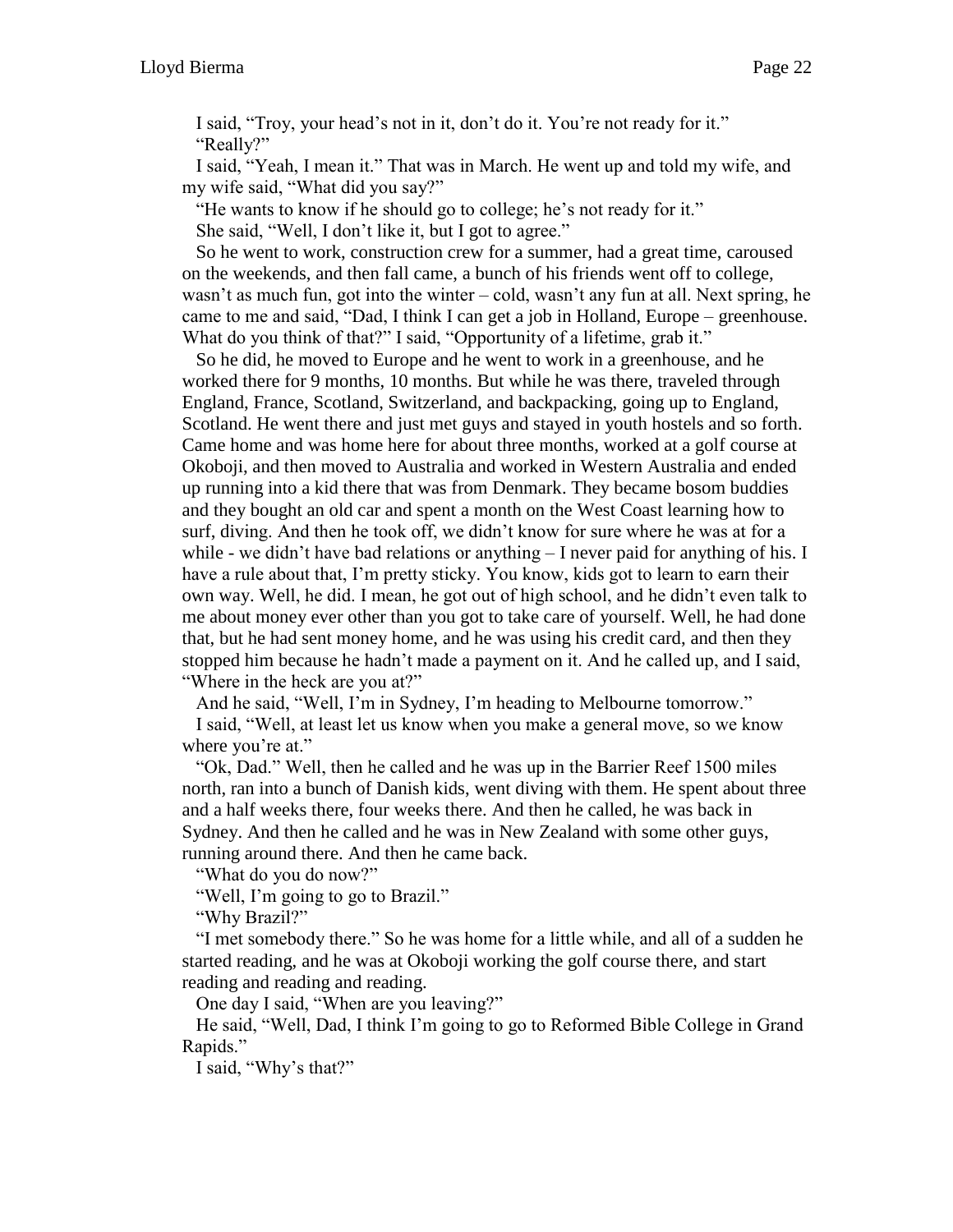He said, "When I was on the road, I ran into the Hindus, Muslims, atheists, agnostics, druggies, alcoholics, you name it, in the youth hostels." And he said, "I got to thinking, nobody knew where they were going. Very few Americans, a lot of Asians, South Africans, Europeans, Scandinavians. They're just all drifting, and we get into these discussions about what life is and what it isn't, and I thought, you know, I *think* there is a God, and I think that maybe I do believe something, but I don't know how to articulate it. So I'm going to go to school and find out."

So he went to RBC for a year, and at the end of the year, he hitchhiked to the West Coast, got on a boat, went up to Alaska, and went to work up there and then decided to come back, went back to RBC for another year, and then the next year he took a vehicle down with a couple other guys from Pennsylvania and down through Mexico into Belize, drove four of them down there into Central America. And then ended up coming back and when he was going to graduate from school, then he was debating about going into law or going to seminary. Struggled with it quite a bit and ended up going to seminary, and went the first year, and went to Florida and had a church there for the summer, no associate pastor. He said, if I'm going to go into this, I may jump in both feet first.

Came back, another year, and then he moved to Philippines, spent a year in the Philippines, and then he went from there to India. Ran and did some traveling in India and then went to Nepal, where he had a good friend of his, and then back, and then to the Philippines and had surgery, and then came back here. And he's been in South Africa – he eventually went through seminary and then ended up moving to Bangladesh with his wife, spent three years there, and now he's living in Nepal, teaching in a seminary. So, he wandered too [laugh]!

- SB: Runs in the family, then, I guess [laughs]. Quite the world traveler, goodness.
- LB: But all those are blessings, too…When we lived in Michigan, we were moving to Iowa, and one of my friends said, you're going to raise your kids in Iowa, they won't be exposed to anything. I laughed. He's been exposed to more stuff than anybody.
- SB: Definitely. Well, thank you Lloyd really appreciate it!
- LB: Yep.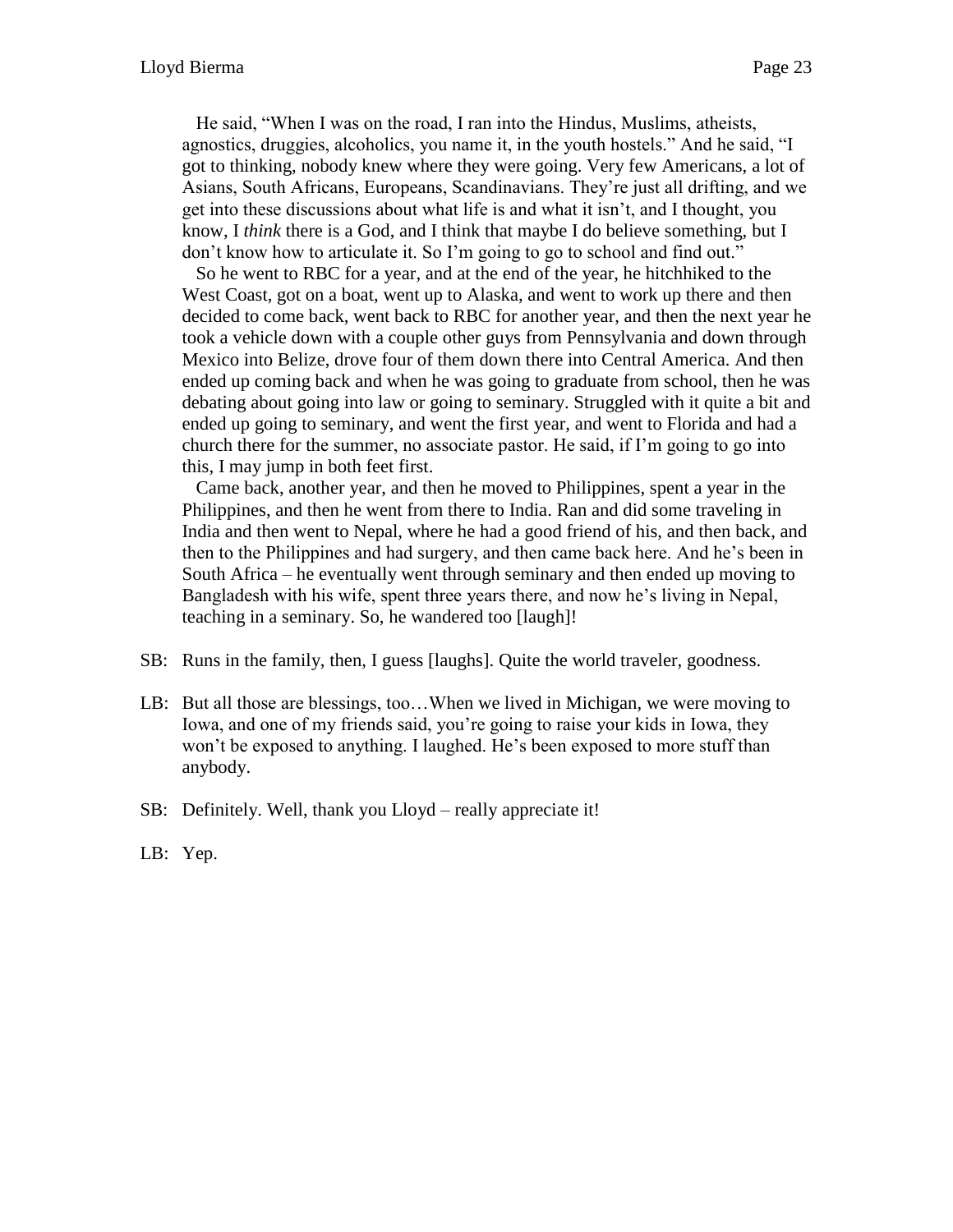## Works Cited

"The Antiwar Movement." *U.S. History*, www.ushistory.org/us/55d.asp. Accessed 27 July 2018.

Bass, Jeffrey D. "Bien Hoa Air Base." *The Encyclopedia of the Vietnam War: A Political, Social, and Military History*, edited by Spencer C. Tucker, by Paul G. Pierpaoli, Jr., ABC-CLIO, 2011, pp. 105-06. *Gale Virtual Reference Library*, link.galegroup.com/apps/doc/CX1944000100/GVRL?u=oran58619&sid=GVRL &xid=620609dc. Accessed 18 June 2018.

"Canada and the Vietnam War." *Wikipedia*. *Wikipedia, the Free Encyclopedia*, en.wikipedia.org/wiki/Canada\_and\_the\_Vietnam\_War. Accessed 3 July 2018.

"Cam Ranh Bay." *Wikipedia*. *Wikipedia, the Free Encyclopedia*,

en.wikipedia.org/wiki/Cam\_Ranh\_Bay. Accessed 26 July 2018.

- Coffey, David, et al. "Glossary." *The Encyclopedia of the Vietnam War: A Political, Social, and Military History*, edited by Spencer C. Tucker, by Paul G. Pierpaoli, Jr., ABC-CLIO, 2011, pp. 1765-77. *Gale Virtual Reference Library*, link.galegroup.com/apps/doc/CX1944001479/GVRL?u=oran58619&sid=GVRL &xid=bbda4af9. Accessed 18 June 2018.
- "Cold War in Alaska: A Resource Guide for Teachers and Students." *U.S. National Park Service*, 2014,

www.nps.gov/common/uploads/teachers/lessonplans/Cold%20War%20In%20Ala ska%20Resource%20Guide\_ADA508%20compliant.pdf. Accessed 26 July 2018.

Dennison, John D. "Glossary of Some of the Words Used during the Vietnam War." *1st Cav Medic*, 2007, www.1stcavmedic.com/glossary.html. Accessed 27 July 2018.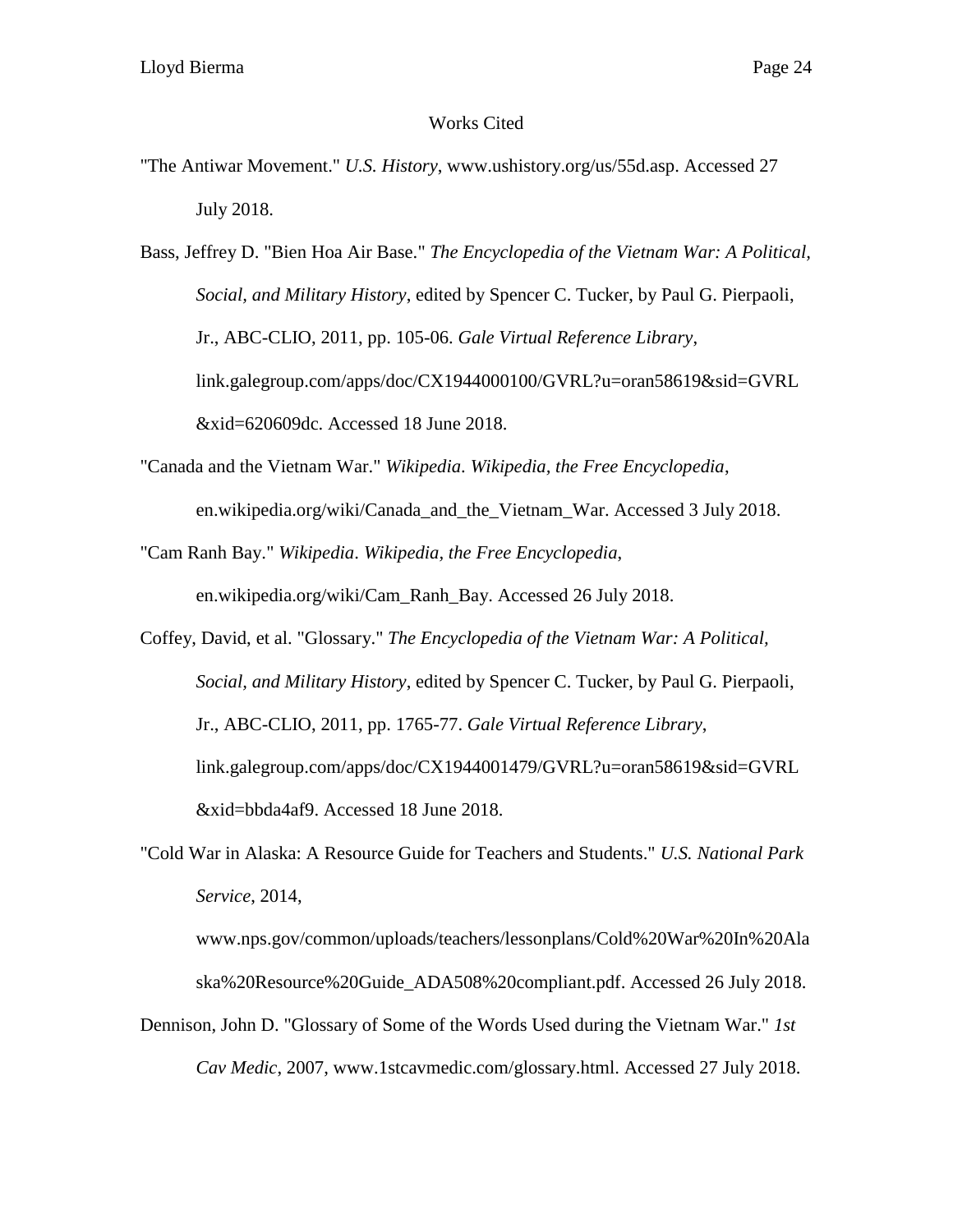*Gerry Spence*. gerryspence.com/. Accessed 27 July 2018.

"Hoi An." *Wikipedia*. *Wikipedia, the Free Encyclopedia*,

en.wikipedia.org/wiki/H%E1%BB%99i\_An. Accessed 26 July 2018.

- History.com Staff. "Martin Luther King, Jr." *History.com*, A+E Networks, [www.history.com/topics/black-history/martin-luther-king-jr. Accessed 27 July](http://www.history.com/topics/black-history/martin-luther-king-jr.%20Accessed%2027%20July%202018)  [2018.](http://www.history.com/topics/black-history/martin-luther-king-jr.%20Accessed%2027%20July%202018)
- ---. "My Lai Massacre." *History.com*, A+E Networks, 2009, www.history.com/topics/vietnam-war/my-lai-massacre. Accessed 27 July 2018.
- ---. "Tito Is Made President for Life." *History.com*, A+E Networks, 2010, www.history.com/this-day-in-history/tito-is-made-president-for-life. Accessed 27 July 2018.
- "Iron Triangle (Vietnam)." *Wikipedia*. *Wikipedia, the Free Encyclopedia*, en.wikipedia.org/wiki/Iron\_Triangle\_(Vietnam). Accessed 27 July 2018.

"Josip Broz Tito." *Wikipedia*. *Wikipedia, the Free Encyclopedia*, en.wikipedia.org/wiki/Josip\_Broz\_Tito. Accessed 27 July 2018.

Kislenko, Arne. "Saigon." *The Encyclopedia of the Vietnam War*: *A Political, Social, and Military History*, edited by Spencer C. Tucker and Paul G. Pierpaoli, Jr., 2nd ed., vol. 3, ABC-CLIO, 2011, pp. 1010-1011. *Gale Virtual Reference Library*, http://link.galegroup.com/apps/doc/CX1944000946/GVRL?u=oran5861 9&sid=GVRL&xid=75e0dada. Accessed 26 June 2018.

Llewellyn, Jennifer, et al. "The Domino Theory." *Alpha History*, alphahistory.com/coldwar/domino-theory/. Accessed 27 July 2018.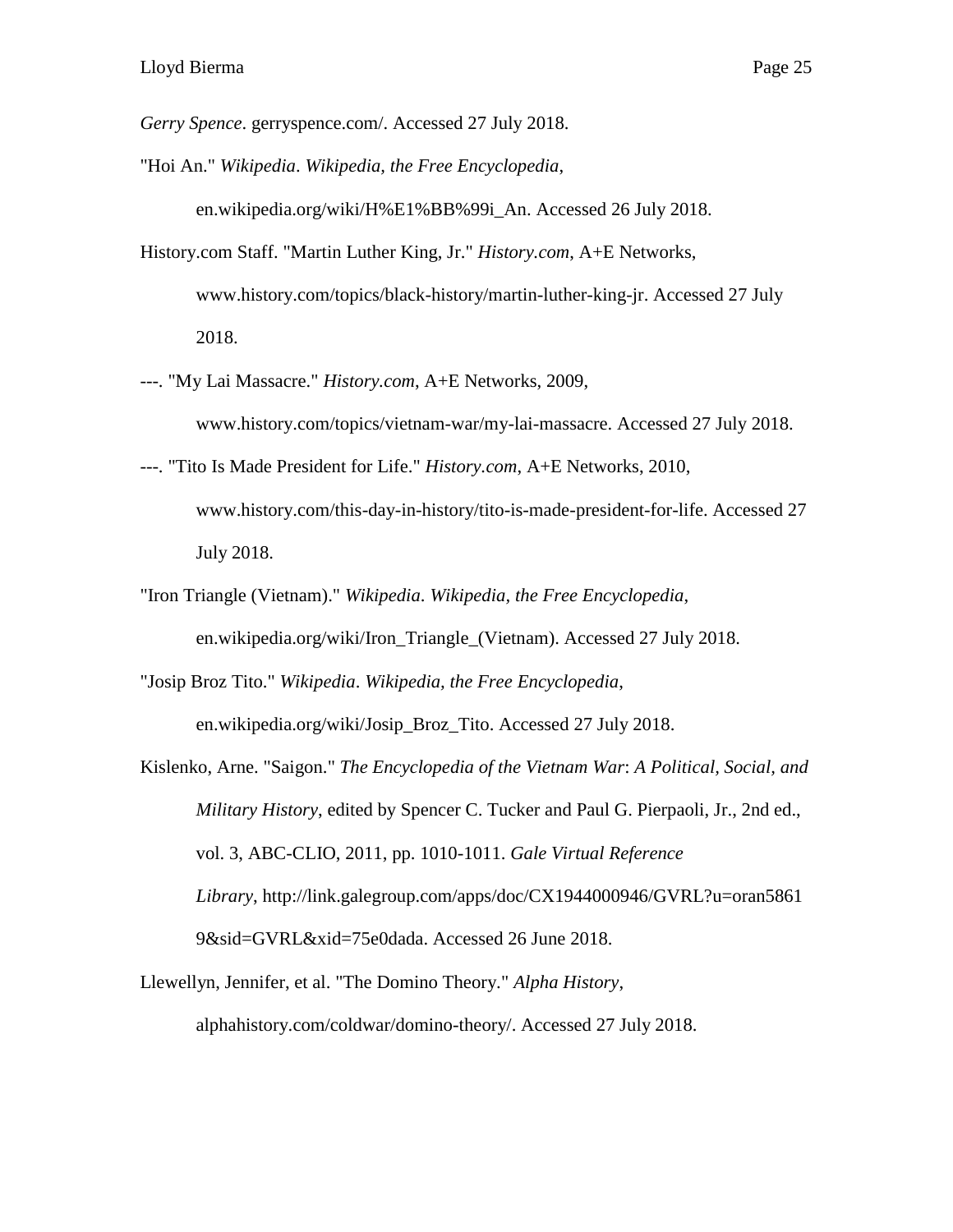- Llewellyn, Jennifer, and Steve Thompson. "John Foster Dulles." *Alpha History*, alphahistory.com/coldwar/john-foster-dulles/. Accessed 27 July 2018.
- Mathis, David. "A Night's Stay in Geneva." *Desiring God*, 24 July 2009,

www.desiringgod.org/articles/a-nights-stay-in-geneva. Accessed 27 July 2018.

"Okinawa." *Encyclopedia of United States National Security*. Ed. Richard J. Samuels.

Vol. 2. Thousand Oaks, CA: SAGE Reference, 2006. 551. *Gale Virtual Reference Library*. Web. 27 May 2016.

"Repple-Depple." *The New Partridge Dictionary of Slang and Unconventional English: J-Z*, edited by Tom Dalzell and Terry Victor, 2006, books.google.com/books?id=mAdUqLrKw4YC&pg=PA1609&lpg=PA1609&dq =replacement+detachment+repo+depo&source=bl&ots=t3N49SnhxL&sig=Uk5f mcVzs\_VpyJCYF1VYPy1oiCw&hl=en&sa=X&ved=2ahUKEwjO8eLUsr\_cAh WK7YMKHfVXBcYQ6AEwA3oECAEQAQ#v=onepage&q=replacement%20d etachment%20repo%20depo&f=false. Accessed 27 July 2018.

- Stanton, Shelby L. "Phu Loi Base Camp Units." *Welcome to Base Camp Phu Loi*, 1998, phuloi.weebly.com/about-phu-loi.html. Accessed 27 July 2018.
- "Strategic Army Corps." *Wikipedia*. *Wikipedia, the Free Encyclopedia*,

en.wikipedia.org/wiki/Strategic\_Army\_Corps. Accessed 26 July 2018.

Sullivan, Bob. "Platoon." *St. James Encyclopedia of Popular Culture*, edited by Thomas Riggs, 2nd ed., vol. 5, St. James Press, 2013, pp. 171-72. *Gale Virtual Reference Library*,

link.galegroup.com/apps/doc/CX2735802149/GVRL?u=oran58619&sid=GVRL &xid=c08added. Accessed 19 June 2018.